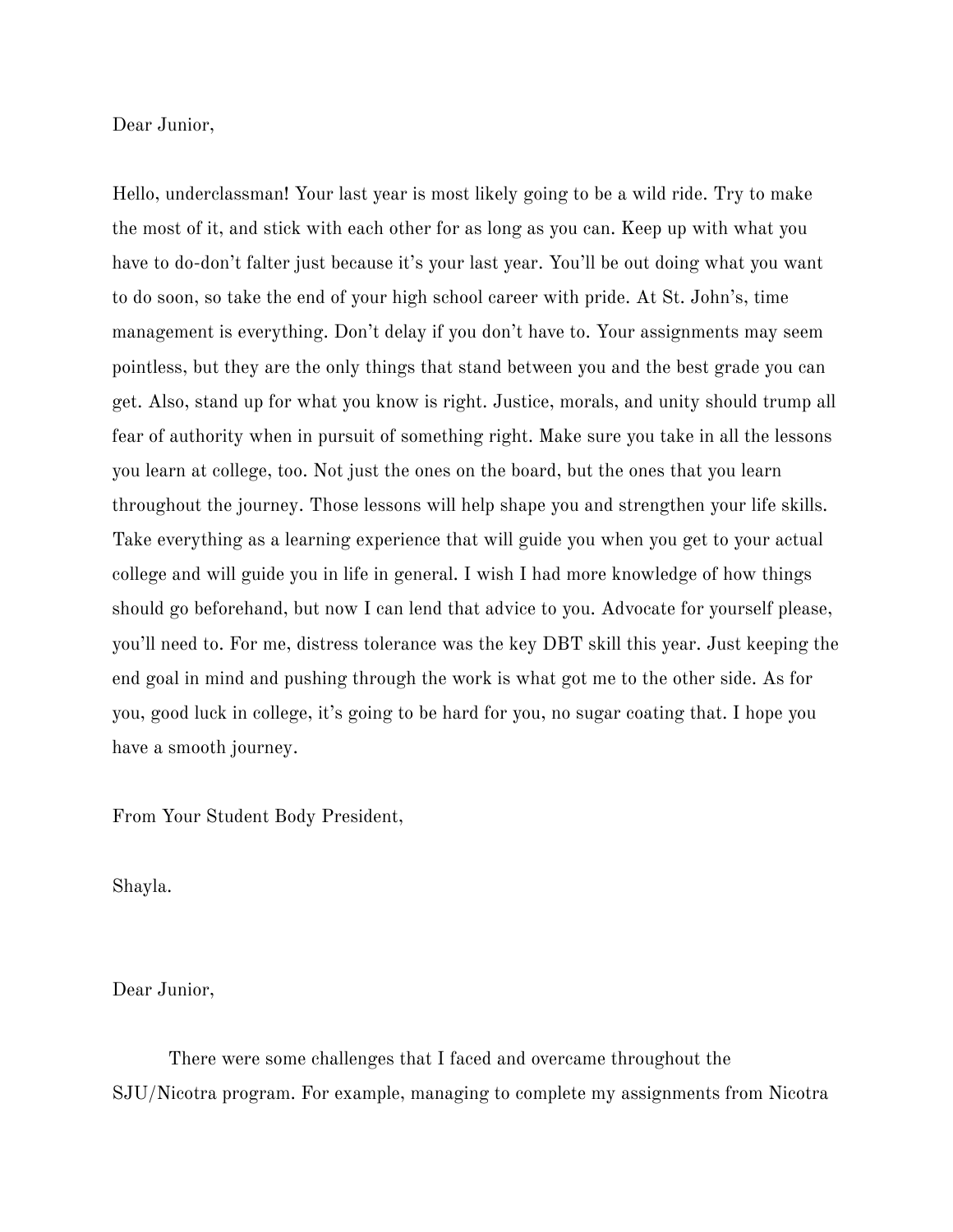and the SJU program together on a similar date. However, as time went on, I was able to manage completing my assignments and study for my exams in a timely manner. Additionally, in order to attain that goal I created an academic study calendar to keep track of my school and college work. Overall, as time went on I was able to organize when and where was the right time to study for academics and have time for myself.

Furthermore, I learned many positive things from my challenges that I experienced throughout the SJU/Nicotra program. Some of the positives that I took into account were that my friends were always there for me. They always supported me and helped me in tough times. All of us were there together as a team knowing that all of us came here together and we all will leave here together. Where all our classmates helped each other in completing assignments, helping each other study, checking up on others to see if they all caught up, etc. Just the fact that we were all there to be with each other when things got a little to a lot difficult was really pleasant knowing that we had each other's backs.

Moreover, I wish I had made my experience easier throughout the SJU/Nicotra program was that all the professors would update their assignments on the SJU Canvas daily. Making me anticipate what my grades were after each assessment. When I couldn't see my grades updated, it made me a little anxious. Since I would have liked to see if I was on the correct path to completing the course. Otherwise, just a quick check in via email or in person helped but being consistent with grades is an effort I like to put in occasionally.

Withal, mindfulness has been most valuable to me this past year. Since being in the present moment helped me get through my highschool career. Where I'm taking the next step in my academic life going to college. Preparing for the next chapter in life but also being mindful of who and what are around in my current aspect of life. Overall, being aware of what's going on around me helped a lot to the point where what decision I make will have an effect on me in the future which I am looking forward to.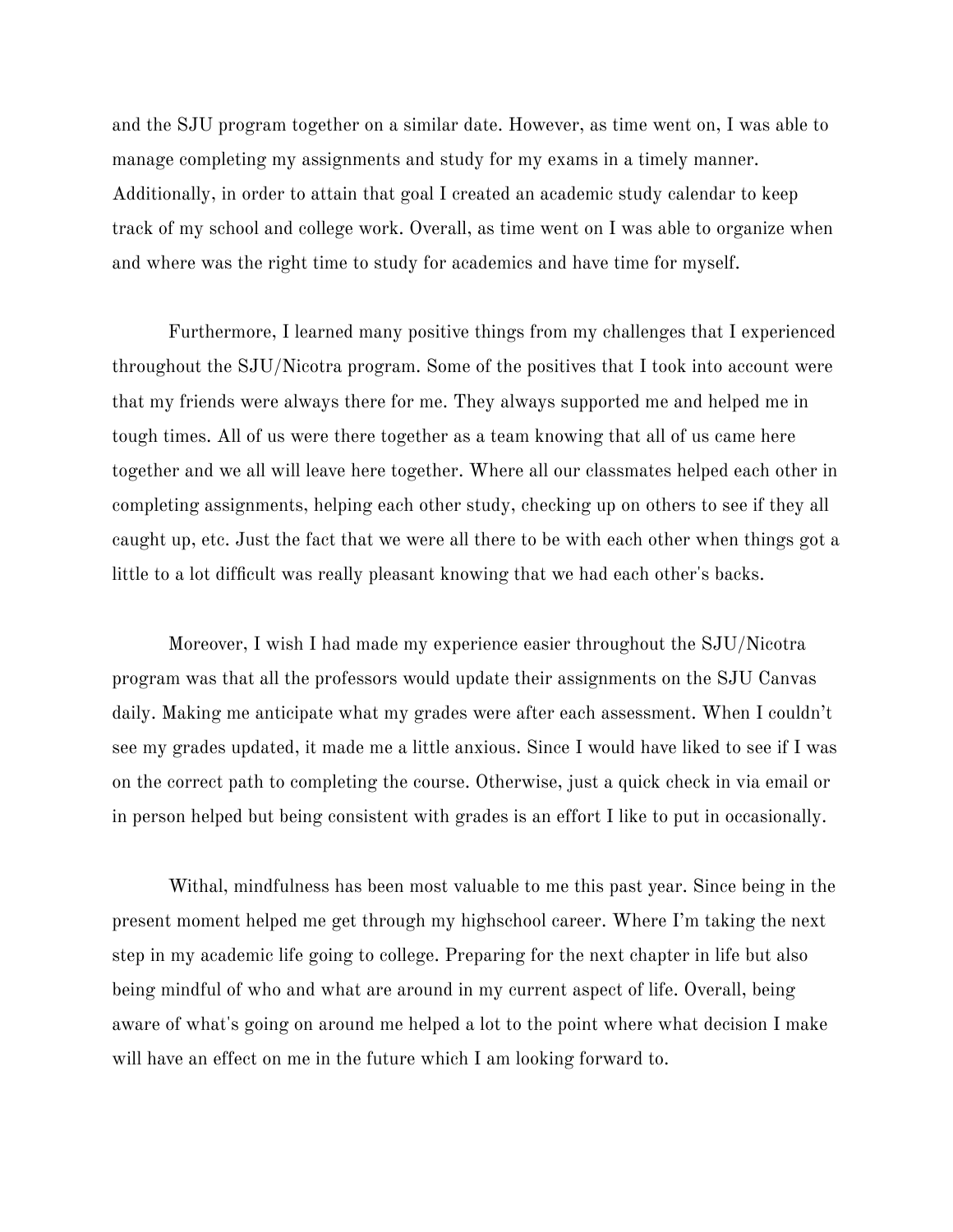Sincerely, Sana Ahmed

#### Dear Junior,

These last couple of years have been very challenging but in the end it will be very rewarding. I can't speak for those who are doing internships but for those in the St. John's program you will need to be on top of your game and realize that this opportunity you are given is a privilege. Being a high schooler on a college campus comes with great responsibility and maturity. I would tell you to get a planner or write down all of your assignments on the notes app so you don't forget. I would also tell you that it is going to be stressful trying to juggle all of these classes at once and although you may not like that senior seminar class or any of the high school classes in Nicotra it's going to pass by fast.

No matter what, make sure you prioritize your college classes over the high school classes but make sure you're doing what you need to do in order to pass. St. John's ends in early May so that will give you some time to relax and enjoy your senior year and you get to look forward to all the other senior activities. If there is a teacher accompanying you on the college campus make sure that you ask as many questions as you need and confide in them when you need to. Get started on your college essays in the summertime and make sure to start the applying to college process before November otherwise it'll be stressful and apply to as many as you want even if you think you might not get in because you never know. This is going to be very stressful as it is very new to you so make sure you are taking care of yourself and your mental health along with practicing mindfulness. Cherish the time you have now and try not to stress too much. That's all and I wish you the best of luck!

Sincerely, Sophia Batista Co '22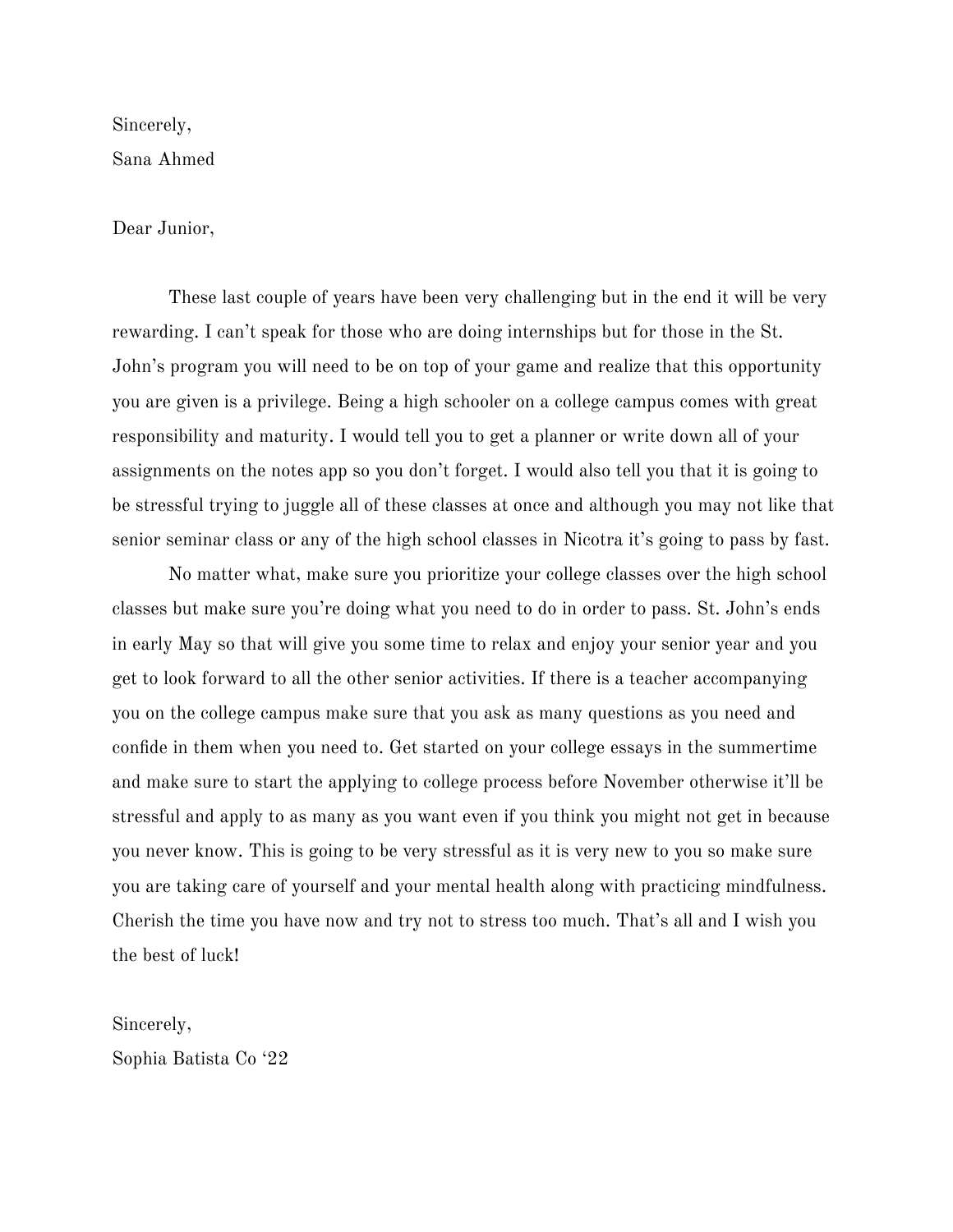Dear Junior,

There were some challenges I faced during the SJU/Nicotra program in maintaining the balance of completing the assignments and study strategies as well as my social life. It is important for me to excel in my education since it is very important to both myself and my parents. However, we also think it's important for me to have a social life with my friends too. I was allowed to spend time after school with my friends as long as my school work was completed. It was also difficult learning the importance of time management when I was invited to hangout with my friends knowing I had to study for an upcoming test or complete an assignment due that night. I had to learn how to make sacrifices understanding that I couldn't be involved in every fun activity and still complete my school work.

Luckily, there were some positive things that I learned from the challenges from what I experienced during the SJU/Nicotra program. The professors were able to see that I completed very detailed and well thought out work. It made me very happy to hear they enjoyed reading my papers and writing assignments. When they provided feedback for me, I used it to improve my content to possibly receive a higher grade. By the grades and conversations I've had with my professors, I can tell that I follow the tasks properly and put a lot of thought into my writing.

What I wish that would have made my experience easier would probably be being able to have better study strategies with my friends and peers, not only myself. It's important to have effective independent study strategies by reviewing notes, rewriting different phrases to memorize, reading the chapters in a textbook, or creating index cards. However, students should also be able to study with their friends and peers who will be taking the exam as well. My friends and I created flash cards on an online study website called quizlet to complete together independently and in groups. It was fun to do them during our lunch periods but it wasn't the most effective way to study in a group of people.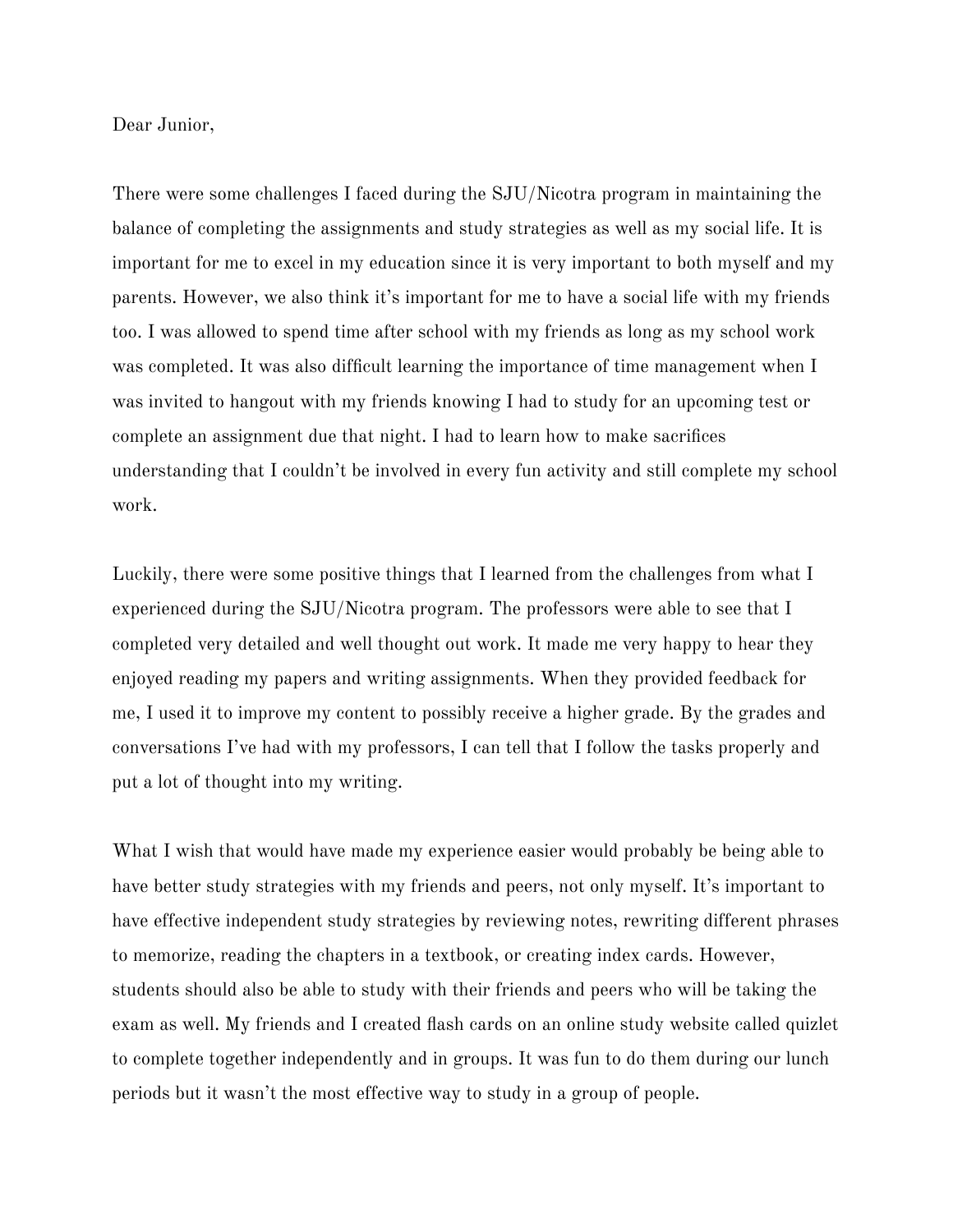One distress tolerance activity that I utilized that helped me cope during the SJU/Nicotra program would be going to an event. This really helped me because I was able to do something not related to my education where I could see and interact with other people. Having conversations with people really helps me get away from doing any academic activities and assignments. Even if the conversation is about school, just talking to someone relieves my stress and makes me feel much more positive. I hope to use this distress tolerance activity a lot during my college career.

I wish you best wishes coming into your senior year and I hope it is a very memorable experience for you.

Sincerely,

Lilyanne Boyland

Dear Junior,

I hope this letter finds you well. College can seem scary and overwhelming but it is very helpful. Throughout the school year, my peers and I have been taking college classes through the SJU/Nicotra program. The program is extremely helpful because it helps you gain college credits and lets you know what college will be like. These classes helped my classmates and me learn so much and helped us grow not only as students but as individuals. The classes helped us tremendously and we all tried our best.

With that being said there were a couple of challenges we faced during our time in the SJU/Nicotra program. Some challenges I faced while being a high school student and a college student was the workload and time management. Since we had to take both high school classes and college classes it was double the work in the same amount of time. We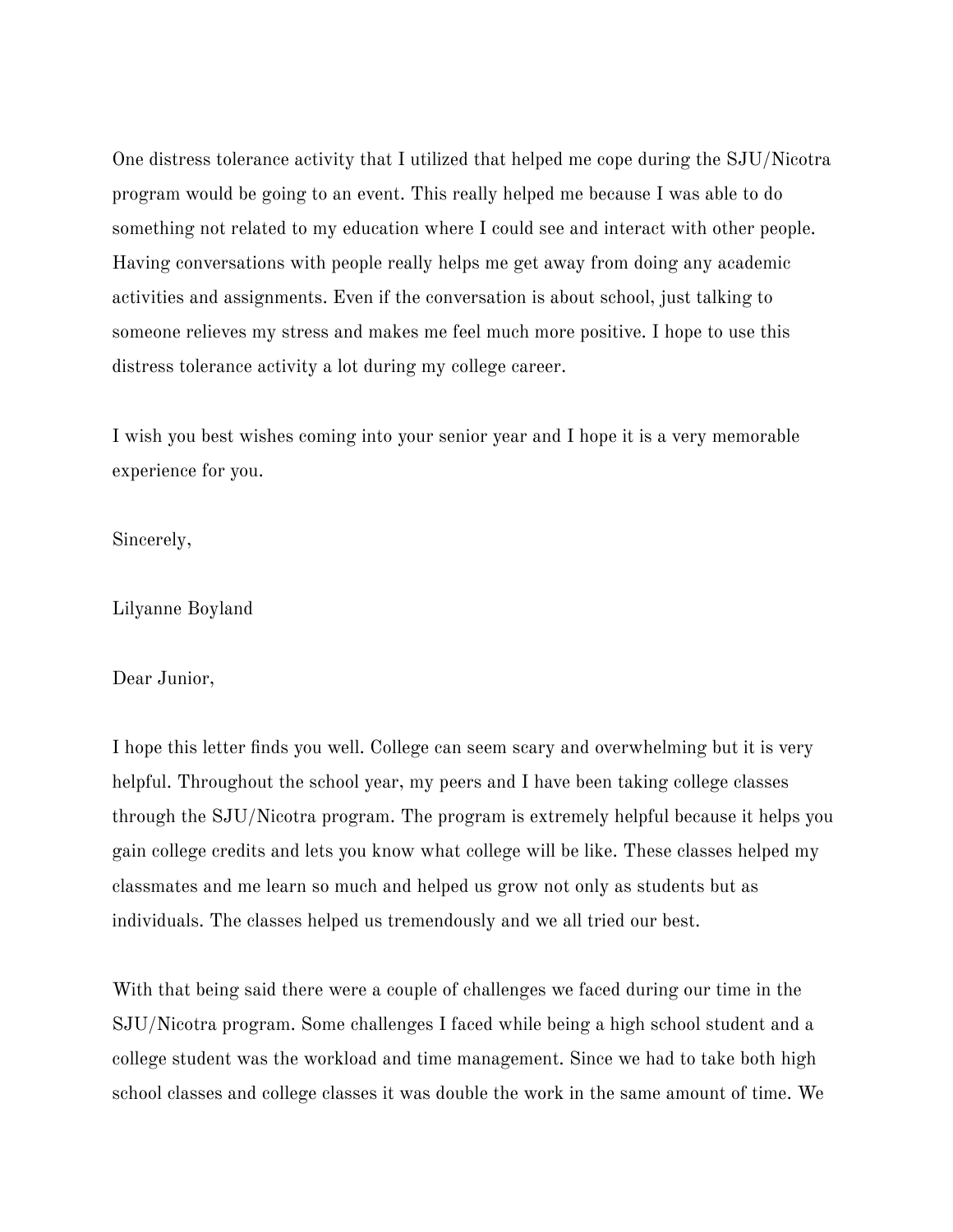would have to figure out how to organize our time so we could complete the work we were given. We also had to study for midterms and finals for college and we had to complete assignments for school. It was pretty overwhelming and at times it seemed like too much but our teachers were very understanding and would let us study in their classes when we finished our classwork.

On the other hand, we learned so many important things from the classes as well. For example, in one of the classes we took during the first semester, we learned how to properly write an email with an email signature. This may not seem like a big deal but knowing how to write a professional email will help you communicate with people throughout college and life. Additionally, we also learned about the law in our Business Law class. The class helped me become familiar with how the justice system works and what laws and rights exist. We also learned about the justice system in our Criminal justice class where our professor walked us through the history and the rules of the criminal justice system. The class helped us understand what law enforcement does and the law.

Though the classes had a harsher workload than the high school classes, our behavior also contributed to our experience in the SJU/Nicotra program. I wish I had been less lazy and procrastinated less. I completed my work on time and got good grades but I stressed a lot because I would leave things to the last minute. While everyone else was almost done with their work, I would be starting it, which would cause me to feel very stressed. If I did my work at a reasonable time, I would have enjoyed the SJU/Nicotra program way more. Doing your work on time makes things easier not only academically but also benefits you personally.

I was very stressed throughout the school year so I used different coping mechanisms to help me. One activity that I utilized that helped me cope with my senior year as a Nicotra/SJU student was texting my friends. Overall, I like texting more than calling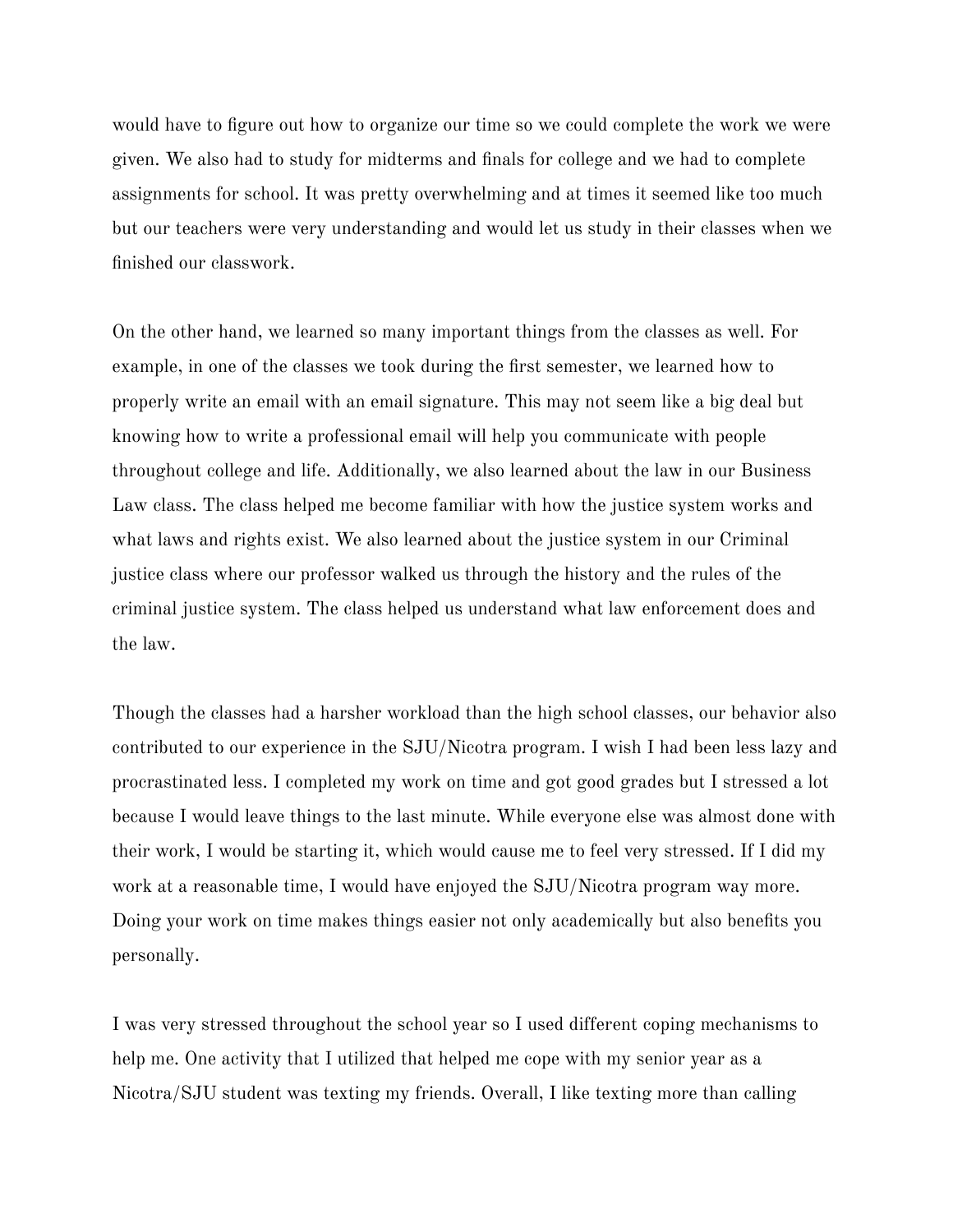because you get to text wherever you are and whenever you want unlike calling. Texting is easier, more time-efficient, and in my opinion more expressive. I use texting as a coping mechanism because it reassures me. I feel reassured by texting because I know that even when my friends and I go to different colleges and do not see each other, we can still text each other. By texting, we can keep in touch and remain friends or at least acquaintances.

I sincerely hope you enjoy the SJU/Nicotra program as much as I did.

Best,

Saba Javed

Dear Future Seniors,

Although I am one for greetings and mannerism such as how do you do? Or I hope you are doing well while reading this. But let's get straight to the point, I would advise you to have balance. I know you want to focus on just those college classes, but you need to remember that you have highschool classes too. Balance is key and you have to acknowledge both sides of the spectrum, in addition to that you also may have extracurriculars (which I highly recommend for your college applications). Regarding college applications, start as early as possible. I mean that and you will have the most stress free senior year. Some other advice I would offer while on the topic of highschool life is first of all we have sports, but you need to play for Port Richmond highschool. And yes they have sports you think they won't have except for ping pong and fencing if that's your cup of tea. Second, don't procrastinate, don't be me during freshman year that does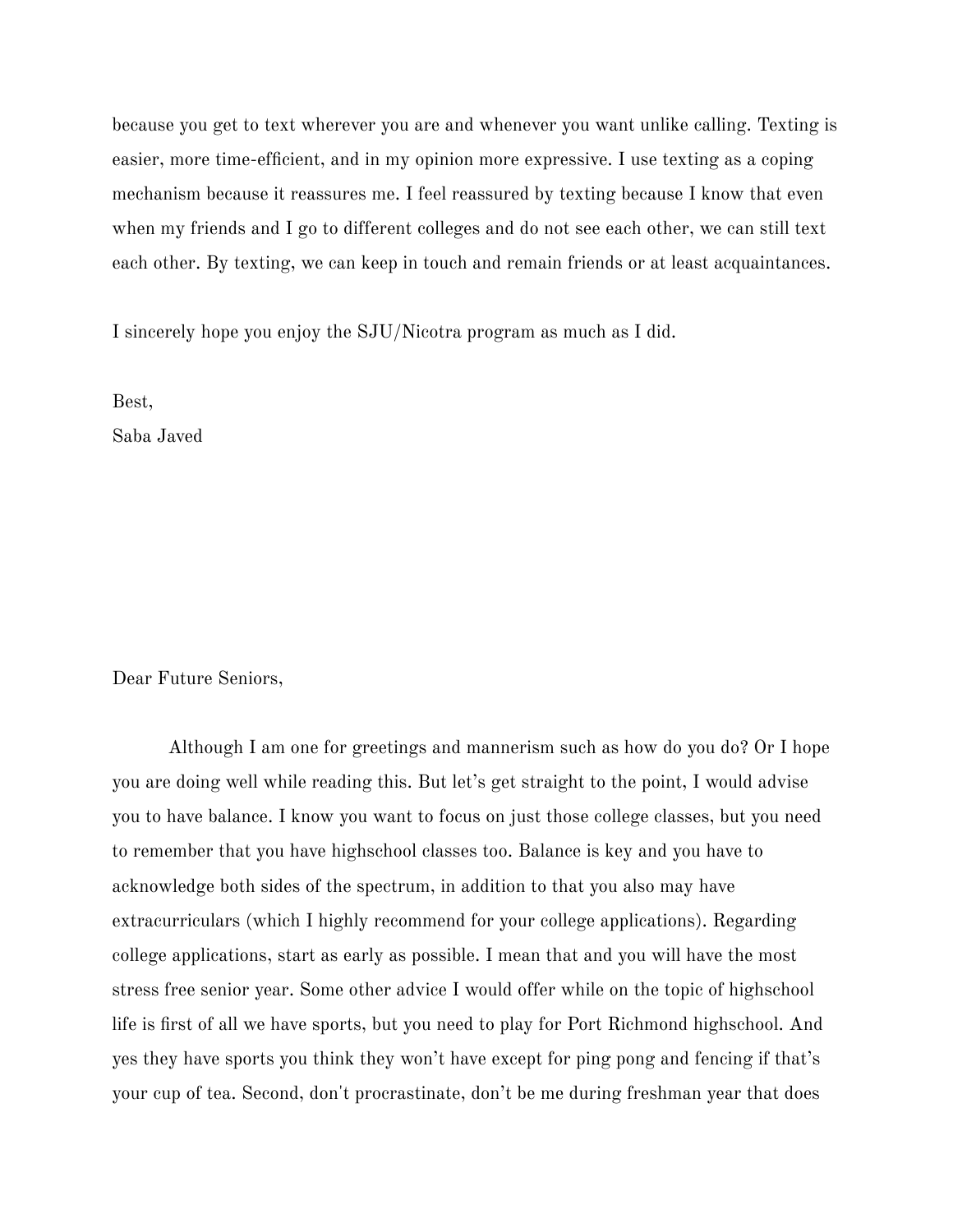homework while the teacher checks other homework. Third and final advice is that study smart and not hard. If you don't think you need to study then don't overload yourself nor your mind because you can forget.

St. John's colleges I don't know who your teachers are, but there is always that teacher that is not your favorite. Regardless if you like the teacher or not, I will tell you a list of things professors hate. Number one, don't be that know it all student, they need to teach the class too. Two is to not participate too much, just be interested enough to ask questions and put in some comments. Three go to their office hours, I had the mistake of only going to a few and this will allow you to have great recommendation letters. And last is that always try your best on assignments. The professors aren't dumb and they can tell if you only put just a bit of effort. Last lesson is that this is college and no one will babysit you for assignments or homework. The professors will make that up to you and no one else. It is up to you. Good luck with your classes and I hope you really take advantage of St. John's.

Mental health is also important. It has been said time and time again how important it is, but it really is. I especially am the type of person to keep to myself and don't like burdening others with my own problems. I have had many silent emotional outbursts. I am the type of person to deal with emotions and problems by myself. I feel as if I value emotional regulation more than interpersonal effectiveness. Although knowing how to distinguish certain characteristics of a relationship is important, I am a very emotional person. Being sensitive is not the ideal situation and I have cried a lot. I want to learn and know how to maintain my composure. Learning emotional regulation will help me through stressful times and how to deal with unexpected measures. It especially helped me stay calm through tests and due dates at St. John's. No matter if you are the calmest or the most chill person there are times where you will get so emotional that you need to know how to compose yourself afterwards and heal. So please just if you have someone to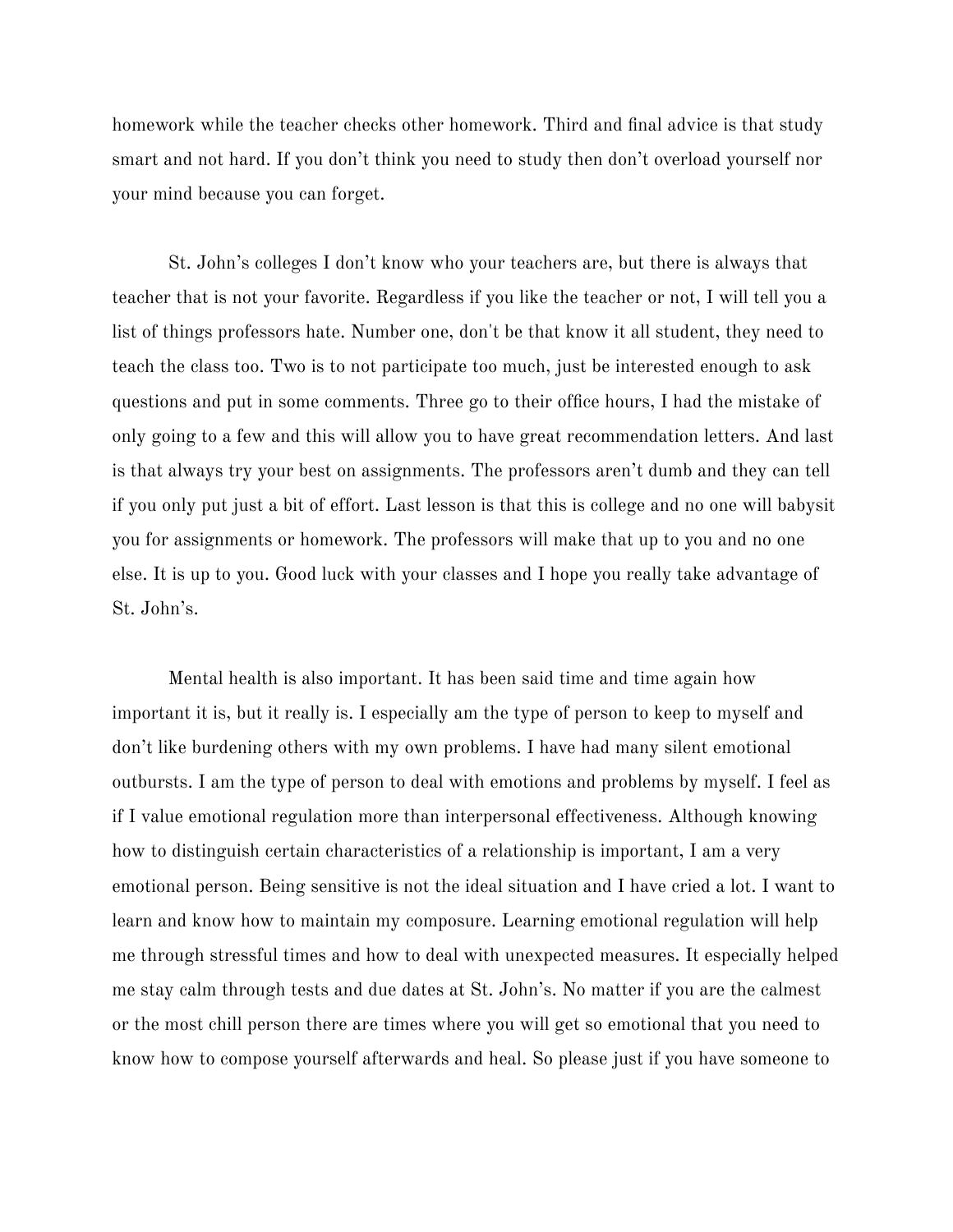talk to that's great. Have that support person that you can vent to and cry to because it will help a lot more than you think.

Your senior year should be the most memorable year of your life, so please don't fill it with unnecessary drama or just slack around. Actually be productive and DO NOT I repeat DO NOT procrastinate on anything so you can have more free time to yourself, but also at the same time it's okay to take a break and relax. Remember that grades and classes aren't everything, so go out and experience the best year of your life!

Sincerely,

A Senior of Class 2022

P.S. Just apply to as many colleges you want to and don't be afraid to take a chance even if you are afraid of rejection. Remember that rejection is just the beginning and it's not your loss if a college rejects you, it's the college's loss.

# Dear Junior,

My name is Mekhi Nicholas and I have been informed that you are also doing the St. John's Program like myself have. Now, that program has brought me a lot of things. Both positive and negative. But, let's address the obstacles that you will face first so that way you are more prepared unlike myself. I will be using my own personal experience with St. John's University to tell you how it is. Though this is subjective due to it being from my point of view but I hope it can still be of use for you. The challenges that I have endured while participating in both the SJU and Nicotra program include time management, motivation, and keeping my composure. Because despite the teachers at high school knowing we have college classes at St. John's that are strenuous enough, they give us more work to couple it. So, I had to find the time to do both without losing my mind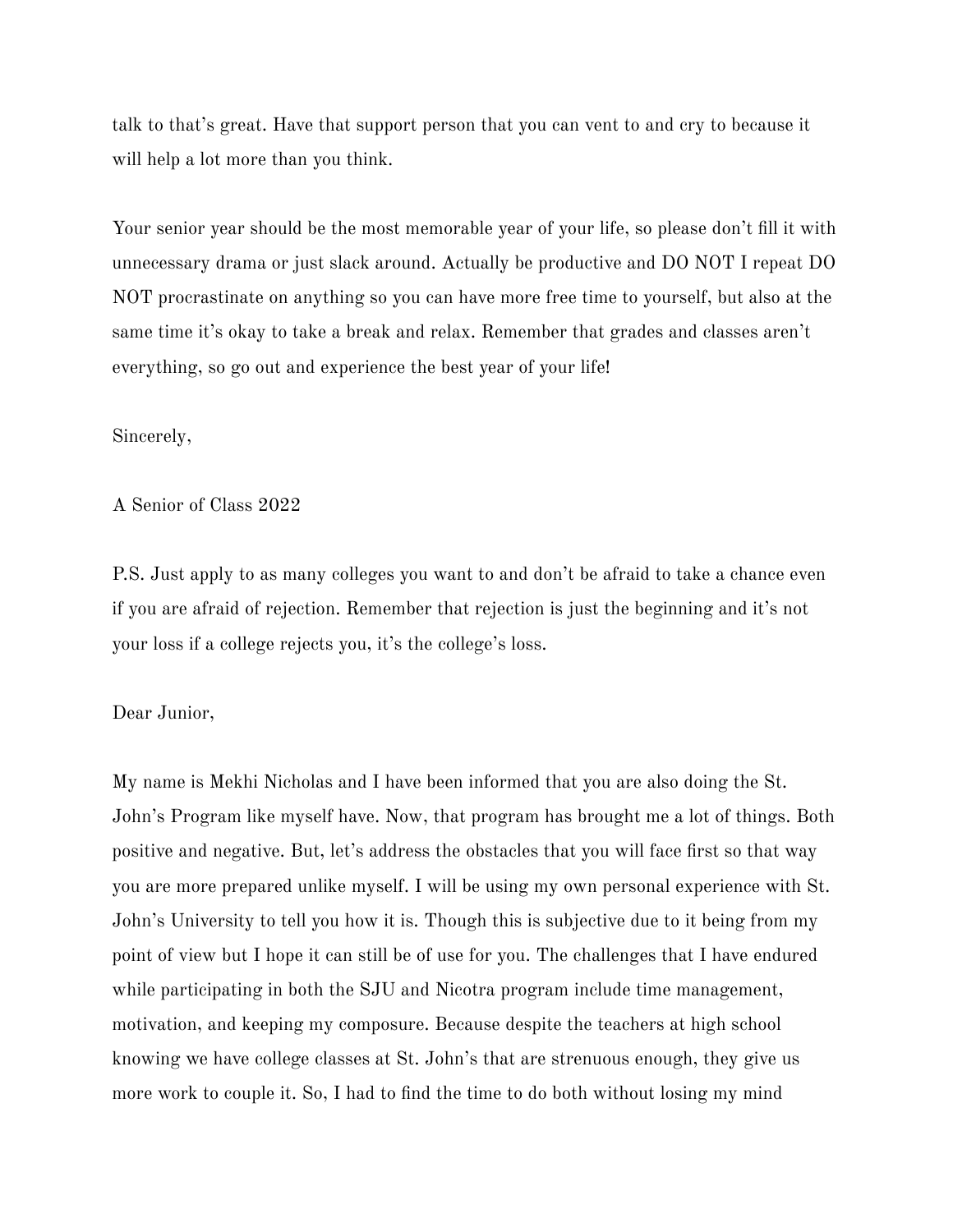because that was a very stressful time for me and I usually break easily under heavy amounts of stress so not just breaking down was a real challenge for me during the time of this program. There was also motivation whereby I just wanted to just give up and not do serious assignments like the final papers for nearly all my college classes with the exception of one but each were at least 3-5 pages minimum with the highest being 8-10. But I did it anyway because I was determined to show my worth and that I have the potential to become a college student regardless of my age. Now don´t lose motivation like I did. Keep doing what you have to do with the knowledge that you will gain a higher point of education from this program most others do not have the chance to gain. The work may seem strenuous but let me tell you and I know this may sound cliche but all your hard work will pay off eventually in the end.

Now, I may have scared you with all this talk of papers and stuff but that is not all St. John´s has to offer. The SJU Early College Program has helped me as a student by making me adapt to new environments and helping me know what to expect from places of higher forms of education incorporated within it. These challenges have made me become more of an adapter to scenarios that would have easily overwhelmed me at the beginning of the school year. Now that I have the foresight beforehand to know what college is like, I can become more prepared mentally and emotionally to deal with such struggles. Overall, the SJU/Nicotra Program has made me more knowledgeable about college and has shaped my own opinions on it. And while it does have its unfavorable moments, the benefits outstrip the negatives in my opinion when it comes to gain from such an experience. So, this can help you know what you´re getting into when going to college or if you wish to go to college at all. The choice is yours to make.

Now, St. John´s has made me and my other classmates of the SJU program become more mentally and especially emotionally challenged with the assignments they threw at us. Some of us vented in ways to let out those negative emotions and not allow it continue to affect our lifestyle outside St. John´s. The method to this? Emotional Regulation. Emotional Regulation has been more valuable to me compared to the likes of Interpersonal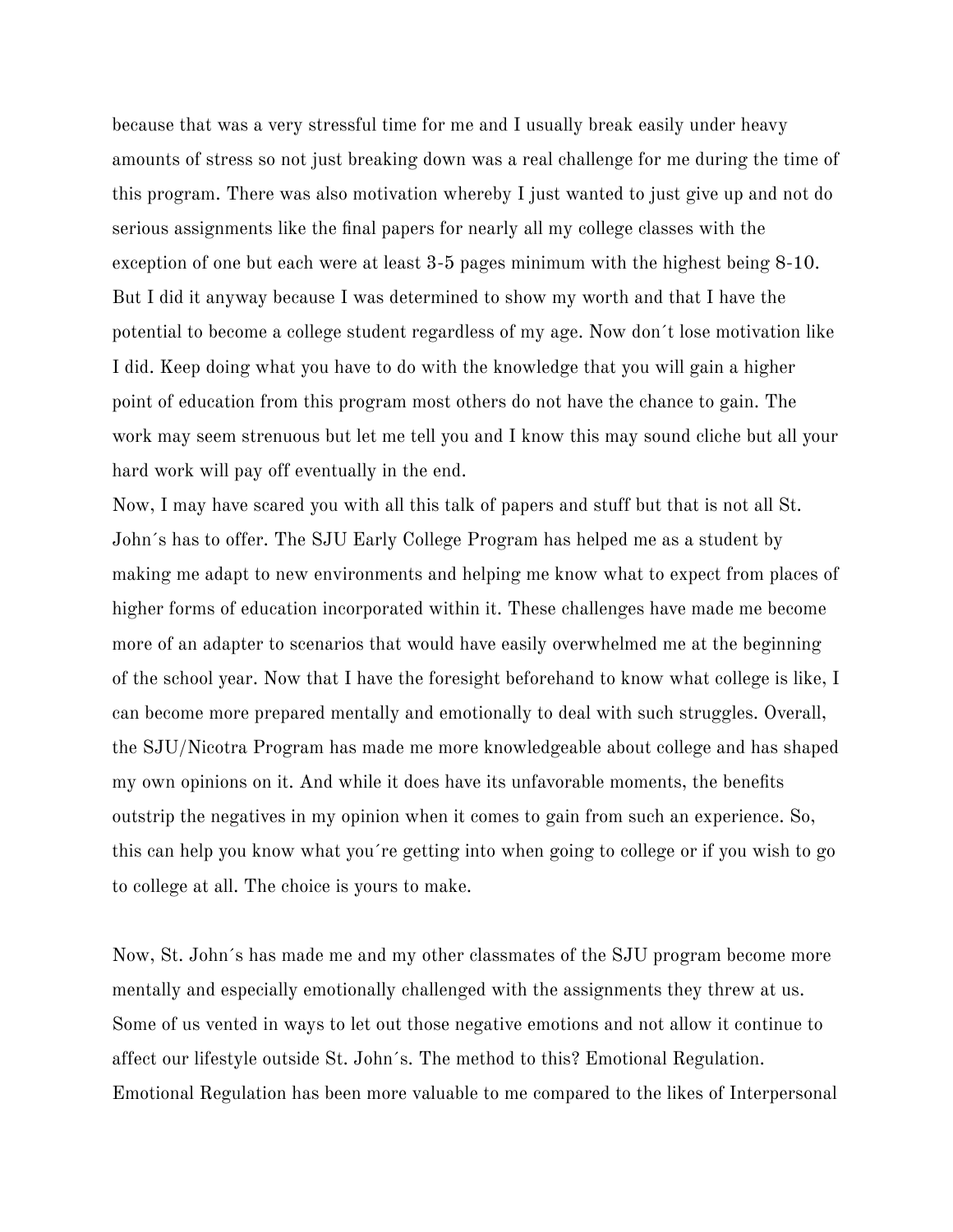Effectiveness, Mindfulness, and Distress Tolerance. The main reason is because I have already mastered the skills or acquired and used such emotional concepts with my fellow SJU students in the same program as myself through the school year. So, if those skills would be compared to Emotional Regulation as to how valuable it is to me in terms of honing it and learning how to do it effectively, it would be worth little to nothing in my opinion. Emotional Regulation has something I have a constant battle with because I try to control my emotions but some people just trigger it. And I cope by basically shutting down and not talking with anybody. I have been improving in this emotional flaw of mine but that tendency to just shut out the world itself rears its ugly head every now and then. So, that is all I have to say for you at the moment, my junior. Do not let this despair you. Try your best and you will accomplish the best. You are the next graduating Nicotra after us seniors now. Honor the Nicotra Knights and all members of it! If you have any questions, you can contact me at mekhi.nicholas@student.nicotracharter.org. Salutations Junior and I hope this was informative and knowledgeable for you to use at your own and full disclosure.

-Sincerely,

Mekhi Nicholas.

Dear Juniors,

Being in the SJU/nicotra program was definitely an experience to have. There have been many times in the program when me and my peers felt overwhelmed with the work. Having a dual program was a good thing for me because I know it will benefit me in the future but it was a lot. Having high school work and college work at the same time everyday stops us from completing everything. For me I would focus more on my college work instead of highschool because I felt it was more important. This caused my grades to drop in my high school classes. I've learned quite a few positive things being in the dual program. Being in this program I learned how to manage my school work a lot better than before. Having college work is a lot more than high school so you need to learn how to manage your time. I've been able to learn many new things about the outside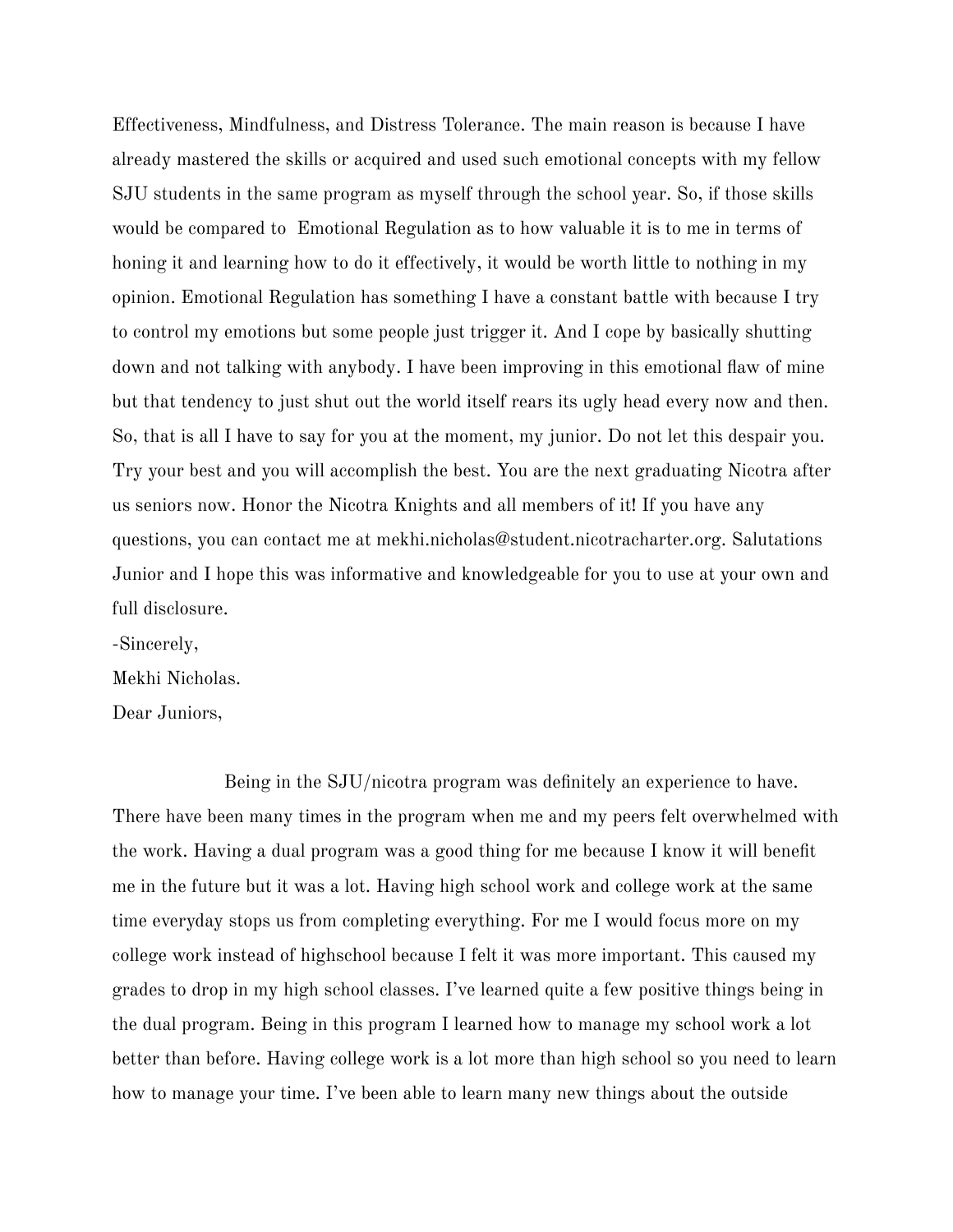world. I've learned things I had no idea about while being in my high school classes. I've also learned to become a lot more mature and independent. In this experience I wish we were a little more prepared. I feel we were rushed into the classes without enough prep. When we finally did get used it definitely was a great experience for me. Being in college classes was very confusing because I had to become very independent with new things. I feel they could have prepared us a little more with that aspect of the classes. What helped me the most this year was the mindfulness skill. Being mindful really helps you level your mind and focus on your work. When being mindful I feel you are able to get your work done a lot easier than usual. I usually take my time doing all kinds of school work but being mindful in my college classes helped me change that. I was able to get on top of all my school work and get it in to my profs on time.

## Dear Junior,

I hope you are doing well as of receiving this letter, that you are enjoying your junior year and excited for your senior year at Nicotra entering into the St. John's program. I want to share some important information with you about a senior's personal experience in the St. Johns program. I hope my insight into balancing out high school and college classes helps you in any way it can.

Firstly speaking of a challenge I personally had faced was balancing my high school and college classes towards the end of the year. I just had a film, movement, wellness, and senior seminar. These classes did not particularly have a lot of work to complete except at the end when a decent amount of work was due such as my essay and presentation. While in the beginning, these classes were not difficult, towards the end of the year when film yearbook videos, essays, and, final presentations were due for senior seminar class, things got tricky. I also had finals and final essay assignments for college so I had to learn how to manage my time even better and understand my own limitations.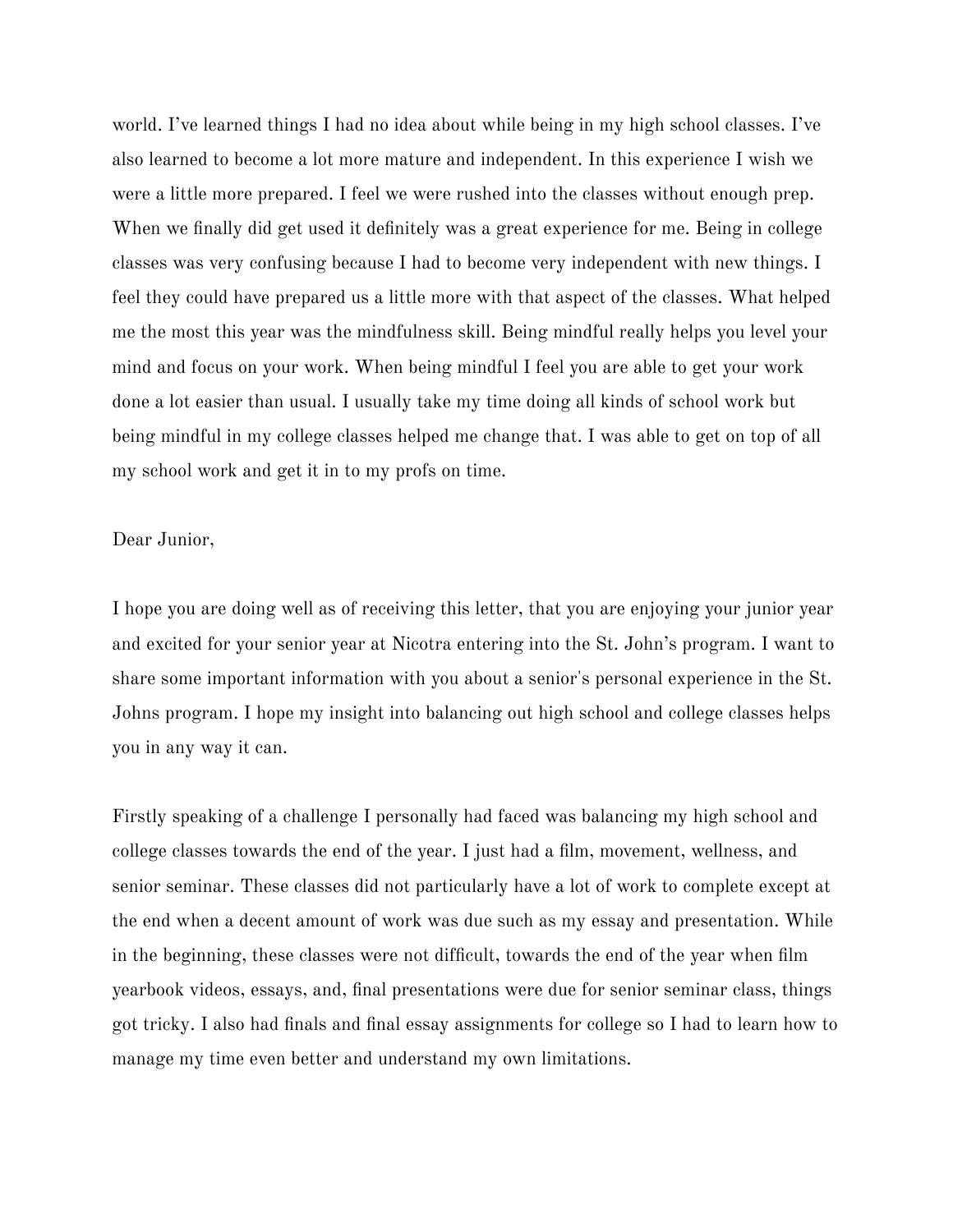Getting away from the challenging part, a positive outlook on this early college program would be that I feel that taking this College program has helped me positively by helping me realize the difference between college and high school classes. I now have even better time management skills than I had before. I also now realize college work requires more in-depth thought and effort than my standard high school classes. These college classes were something I couldn't slack off in and needed to give my all. I also learned perseverance, to push through even in the most difficult of situations. Sometimes you're not going to be with people that you like but that's just life sometimes.

Something I wish I could have told myself sooner before this program started to make my life easier would be to not procrastinate so much and do my assignments way before the actual due date. This mostly depends on me and my work better since I do feel I work better under pressure and did set a certain day to complete my essay. But I also heard of when my essays were due months in advance and still didn't do them until a few weeks before the due date. If I had done them earlier and in a much more efficient manner such as a page a day I would have been less stressed. My time would have been more used to relax and have free time.

If I had to choose between one of these 4 important DBT (Dialectical Behavior Therapy) skills such as mindfulness, distress tolerance, emotional regulation, or interpersonal effectiveness that helped me throughout my senior year it would be mindfulness. I feel mindfulness is way more valuable to me because I'm able to have access to both emotional and rational minds. There is always a way to use them effectively, especially during my first college year at St. John's University. Since I wasn't used to college and wasn't used to even getting my first B on an assignment I was very surprised when I received one for sending an assignment in "late" even though I sent it to the wrong email by a one-dot mistake. I was just very angry with the way she responded to me, but I knew I was mad at the moment and accepted that, and eventually, I pushed past it. I knew I still had work to complete and noticed my classmates were also perturbed but I didn't let emotions get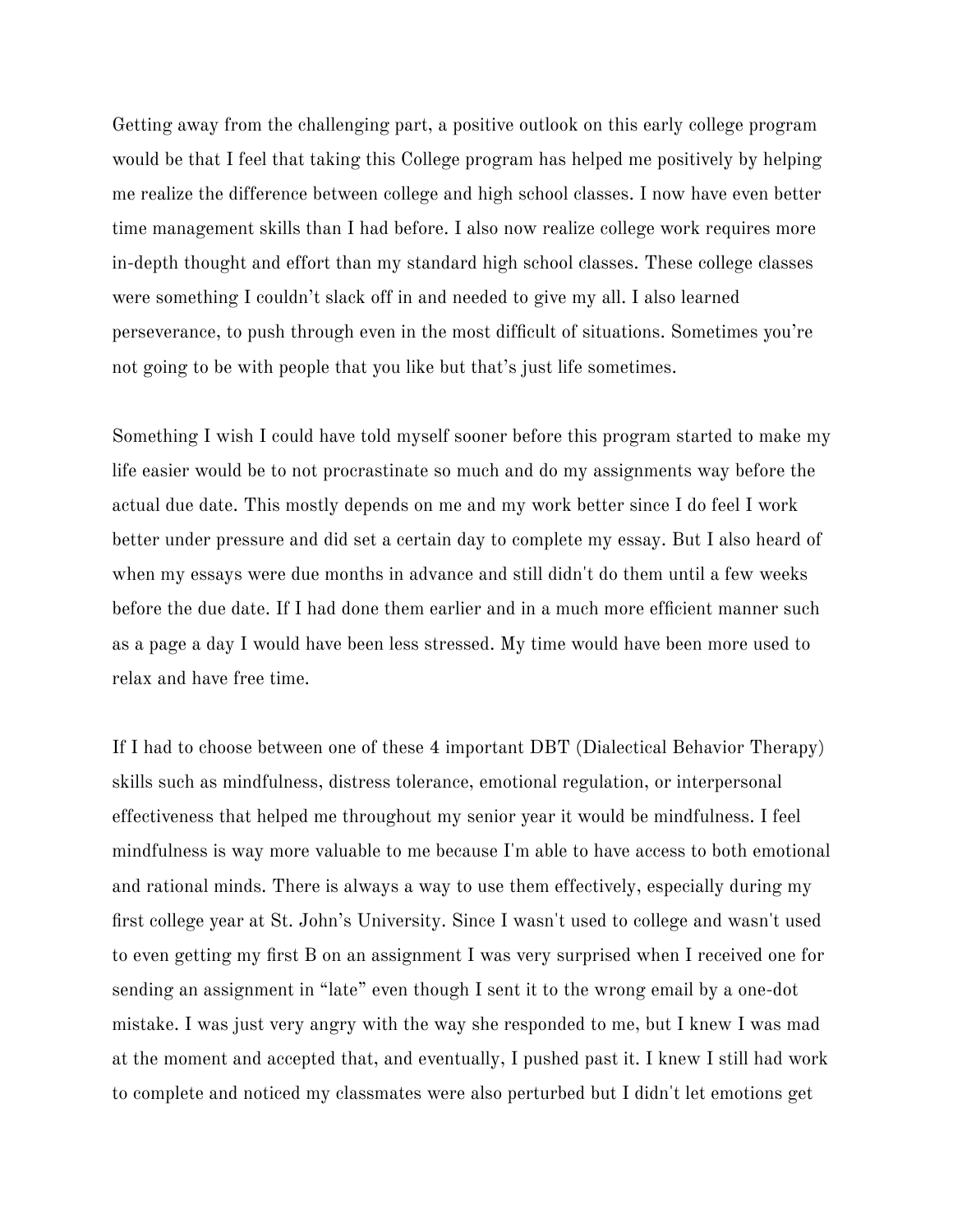the better of me and used my rational mind to know that I could make it through the semester if I just got one B.

I hope that you found something useful in reading about my insight about my senior year here at Nicotra. I know things seem stressful at the moment for you but I have faith in you to do well in this upcoming year.

Best wishes,

Giovanni

Dear Junior,

This letter is just a mini reflection of my personal experience and what I feel I can pass advice onto you as someone who went through what you'll be going through. To start off I will be talking about some challenges I faced within this program. A majority was the drama that turned into way more than it had to be. Bullying and fighting all that. Then on top of that those things were barely dealt with. Other dilemmas were feeling outcasted there. So many older kids who want nothing to do with us and are a majority that's white, it's a bit intimidating.

However, there were some positive things I have learned from these challenges. For example I learned is that giving people who make you feel smaller the reaction you want, is never good. Keep to your personal values and don't let someone who is so miserable and insecure with themselves have to put other people down to make you act out. They don't deserve your energy. But also don't let those things get overlooked. Speak up to people and make whoever is in charge listen, if they don't, understand you're never in the wrong and the system is very much rigged. Another thing I have learned is that as per usual, minding your business, taking care of yourself and doing your work, never fails. Of course be involved with your friends and fun stuff, but prioritize yourself above all.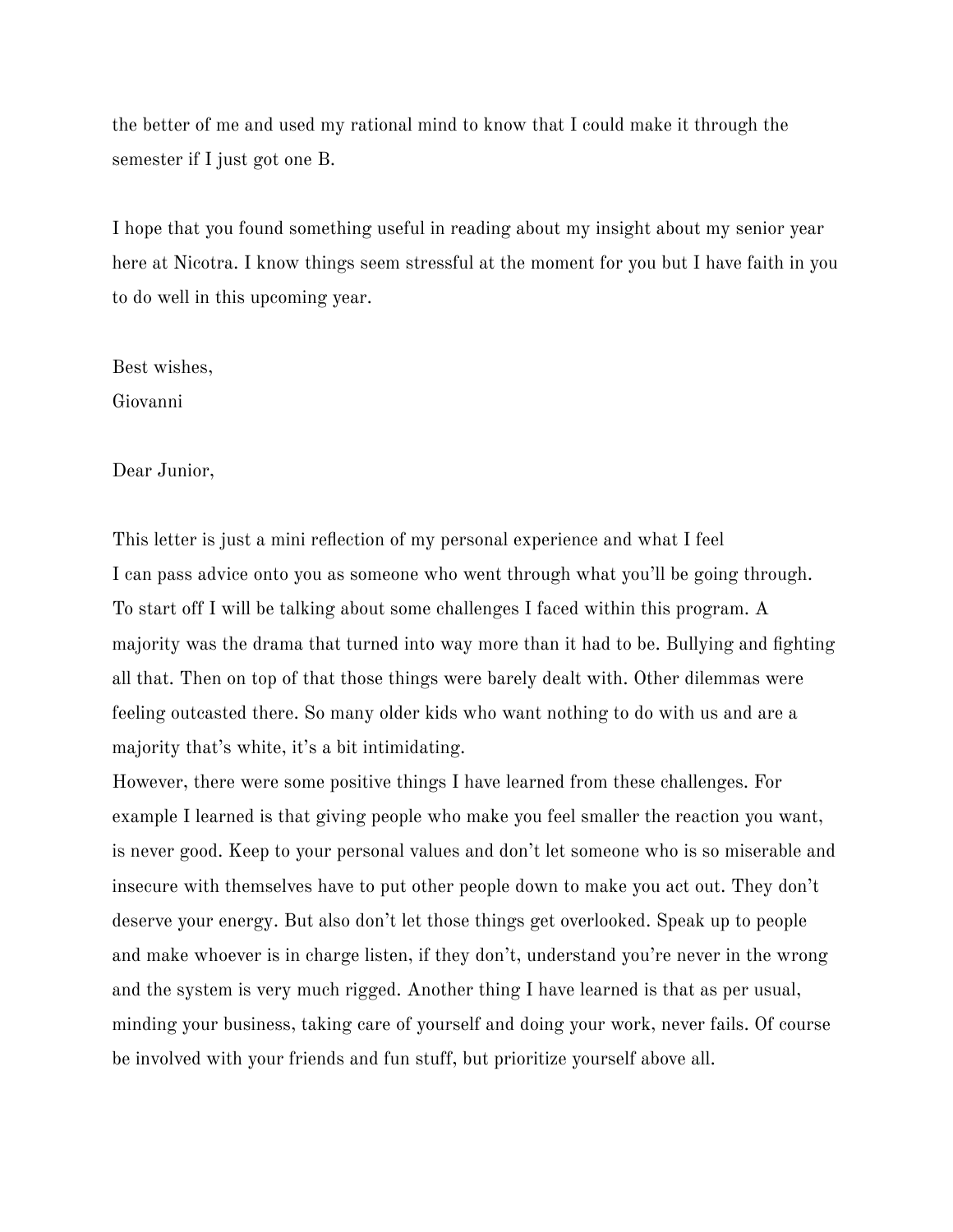I wish I would've put more effort into my work and motivated myself to make it so I could have an easier experience. You create your habits everyday by doing things how you do them. Once you recognize and acknowledge your current habits, reevaluate them and see if you should correct them to better ones. Personally, I was well aware of the no motivation and bare minimum that I was doing. I tried to tell myself if I can get this grade doing minimal effort imagine it with some. However, that did not work but I will be improving for college because I heard they don't play there.

The DBT skill that helped me the most during the past year was practicing distress tolerance. I was stuck balancing double work at different grade levels, stress was bound to be there! Taking time to have breaks and prioritizing my mind when things got too much was a big help. Of course things needed to get done regardless (and they did). But I wasn't afraid to give myself time to recharge. I would reward myself and do things to help from stressing about this work. I would light incense, go out for air, clean cluttered space, practice physical and mental self care, etc.

Overall, this was definitely an interesting experience I won't ever forget and I'm glad it was the way it was. So many memories were given, whether they were good or bad. No matter what you will get through this program, the credits are yours to have to move ahead in with college and ultimately just a flex, not everyone gets to do what you're doing (although I will admit stuff sucks but just mind your business around drama, do your work and you'll be good). I wish you luck and success!

Sincerely, Mary Spurrell  $\leq$  3

Dear Junior,

You all should enjoy your senior year by spending time with friends, meeting new people, and attending events; nevertheless, do not slack off. Avoiding procrastinating and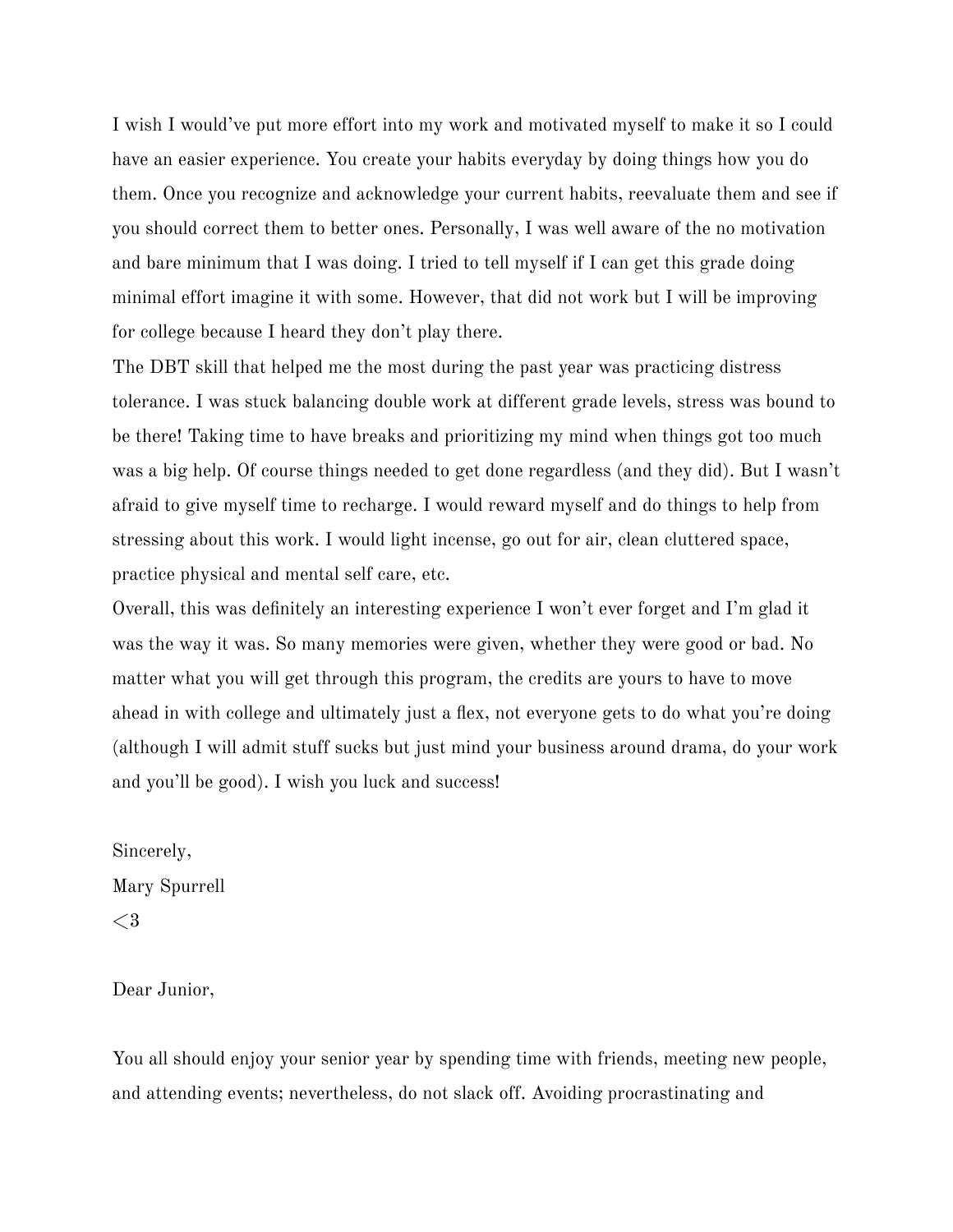maintaining academic standards are two of the most crucial suggestions for you seniors. Determine why you're looking for what you're looking for. The easier the application procedure will be if you plan ahead. It's best to start looking into colleges as soon as possible. And I'm not joking when I say "research." Choosing a college is a significant decision that requires careful consideration. Scholarships that demand essays should also be considered. Begin a chat with your guidance counselor as soon as possible.Send him her or them an email with a brief description of your future ambitions and current interests. Make an appointment with your counselor during your junior year, when he or she is not overwhelmed with senior help. The more your counselor understands about you, the more equipped he or she is to assist you in making sound decisions about your future. A letter of recommendation from a guidance counselor is also required by most universities. Your letter will be better if they know more about you.

You'll have lectures, midterms, assignments, and even quizzes at St John's, but it all depends on your teachers. Just remember to take plenty of notes, study, and turn in all assignments on time. I'm not going to lie to you. This program benefited me as a student in plenty of ways. For one thing, it taught me how to be more responsible and on top of my work; I had to make sure that everything I did was done with a lot of effort; it gave me an experience of what college will be like when I am eventually enrolled in it; and it provided me with credits that will help me in the future.I used to get stressed out and break down because of how overwhelmed I was, It was difficult at first to adjust to doing both college and high school classes at the same time, but with the help and support of some of my teachers, I managed to adapt and got used to to doing both college and high school courses, and I also had support from my peers and my precious dogYou can take one piece of advice from me!! Write all of your notes in one Google doc every class, and share the doc with your classmates so that you can get the notes written down faster as a group. I wish you the best of luck in college :) I am confident that you will succeed!!

Best , A Senior <3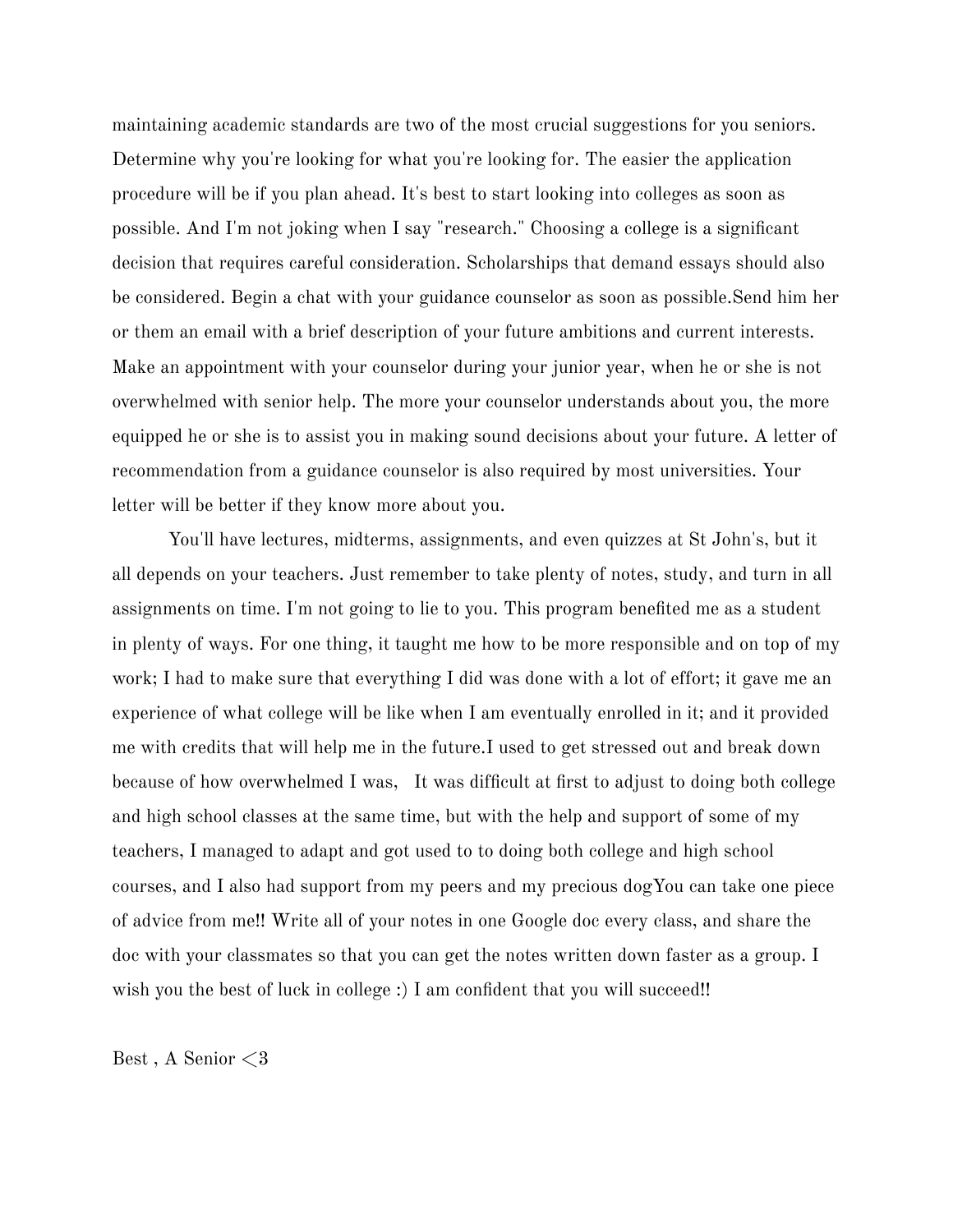Dear Junior,

Senior year is not what you would imagine. It's not all fun and games, it's not a breeze, it's really not. Senior year is full of stress, losses of friendships, aggravation and much more. But it's also full of success and new beginnings. Senior year is the year you figure out what your next steps into the real world are. You have to do your best, seek for greatness, and have motivation. It is now coming to the end of the year and I can say I have not lived up to everything I am saying for you, which is why I'm saying this now. Live up to your full expectations.

The program is a great way to get a head start. With this being said, we are gaining credits to excel in our next years of college. It's a great opportunity that needs to be taken up. Certain challenges that I faced were getting all the work done for high school and college. It was challenging for me because I had trouble focusing on multiple things at once. There are many ways to overcome this challenge but it takes more time than you would think.

With these challenges came solutions and lessons learned from the experience(s). An example of a lesson and solution for me was to manage my time better. I am a huge procrastinator and managing myself better helped very much. I was able to space out my time when it came to my work and always chose what I felt should be done first and which were most important. Many things can help you with your challenges but it's a matter of how and when you decide to solve them.

I wish we had more time. I wish we were able to get all of our credits and had more time to excel. More time to gain more credits in order for us to have our associates degree. There are so many things we could have done differently in order to help ourselves but now that is your job. You are going to be in charge of changing the experience and helping yourselves as well as others and the next coming classes to prosper in the program.

In all seriousness, the DBT skills were difficult for me. I needed to persevere through it all because I struggled heavily with them. Mindfulness and distress tolerance would be the most important skills to have. You need to keep an open mind and really help yourself. Know how to handle your emotions and know when and where is the right time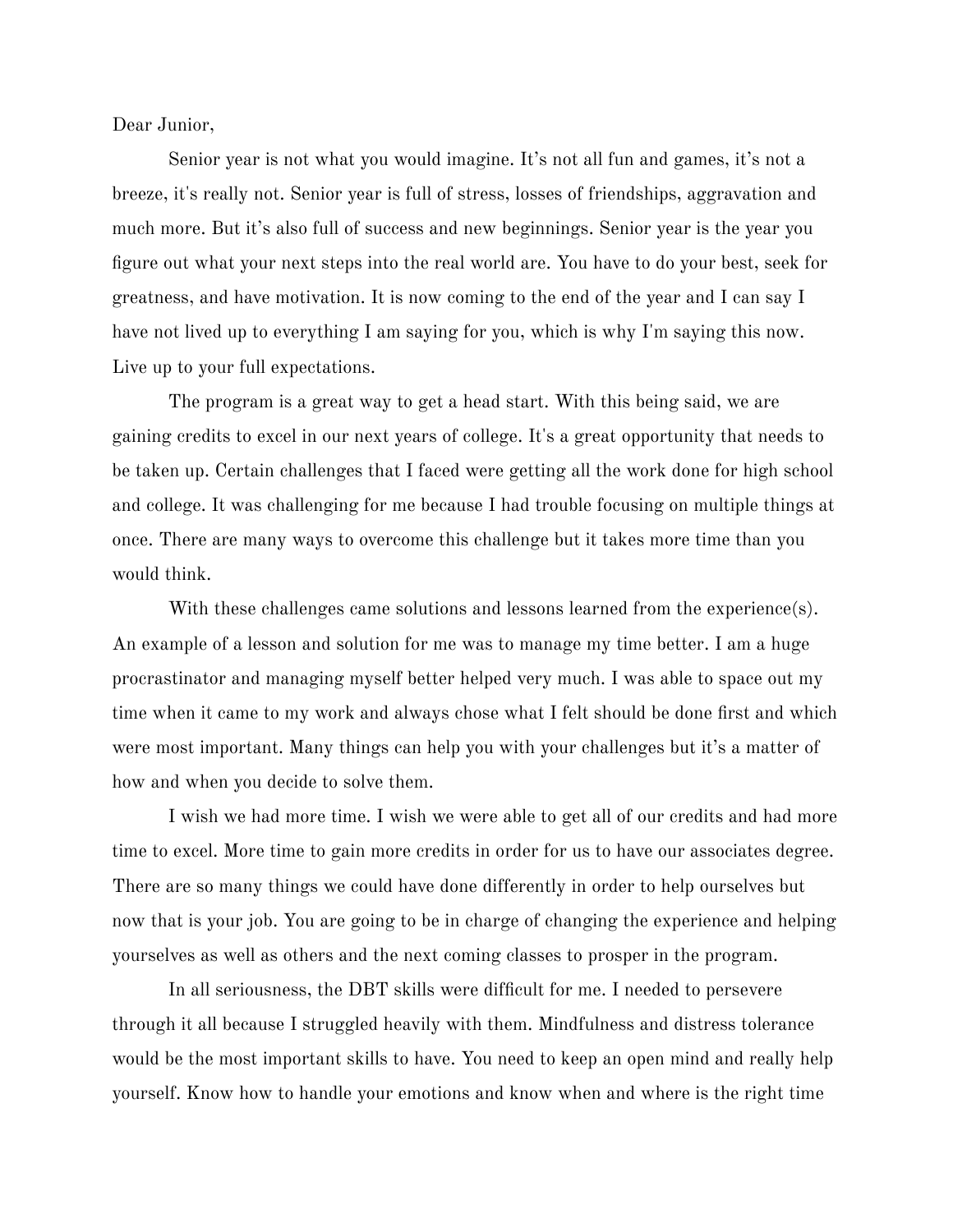to express them. Speak your mind and always have an open mind. I cannot stress that enough because when you have an open mind you're able to grasp more information and understand everything around you.

In conclusion, college life is difficult, it's tough, it's work and it's effort but it's completely worth it. The head start I've gotten is impeccable but it takes HARD WORK and DEDICATION. Everyone is different, so all I can really say is good luck but never give up. Keep the motivation and keep the drive. Don't lose it. And if you do, don't show anyone you've lost it. They'll use it against you to their advantage and drain you. You've got this. Only the best will come to the people who do their very best.

Former Senior,

Leo Arias

Dear Junior,

Hello! I'd like to start off by saying hi, my name is Tyler. You should know this but I am a senior and I'm hoping my letter contains some good advice for you to make your senior year easier. Although this letter should help more if you are in the SJU program, the advice should still help even if you aren't. This year, I faced a problem with procrastination. Procrastinating both college and highschool work. Now I'm not gonna tell you to try to change that habit, even though adults will say to try and change it. But if you procrastinate and wait till last minute to hand in work, I'll give you some advice. I like to do all my research and plan how I'm going to write my paper early, and then put my paper together last minute.

You can't change habits like procrastinating, so find ways around it. The positive thing I learned from procrastination is that I have very good writing skills. Just to let you know, I procrastinated so much that I wouldn't start a 5 page paper until around an hour before it was due. Doing this really put my writing skills to the test and being able to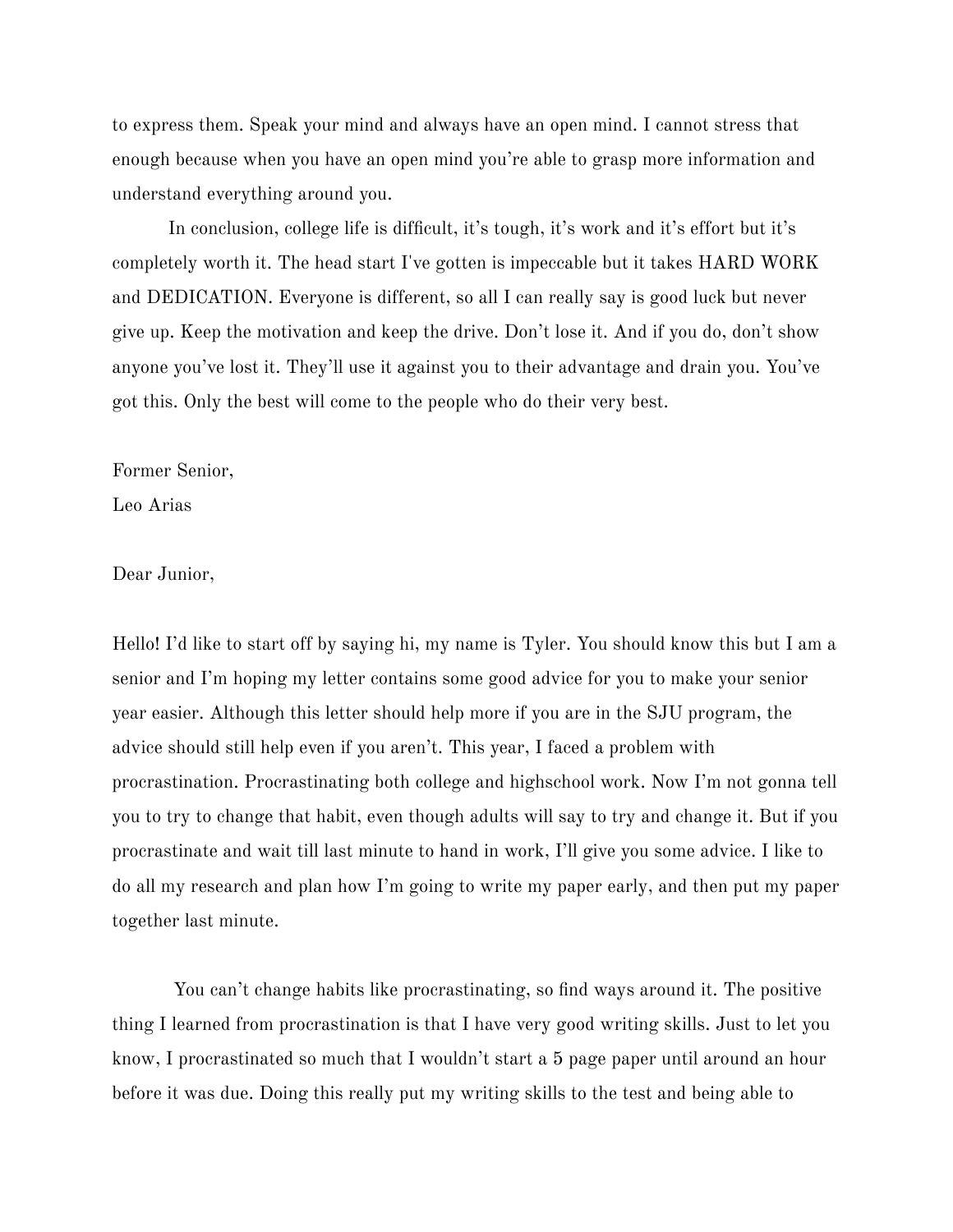finish a 5 page paper in an hour and still get a high passing grade helps your confidence skyrocket. It isn't a very good thing to tell you if you don't have good writing skills but be confident in yourself. Something I wish I had to make this program easy is that my highschool teachers would realize that I had college work to do on top of their work. So if you are in the SJU program and you're getting a lot of work to the point where you're overwhelmed, tell your Nicotra teachers.

The teachers in Nicotra are a lot nicer than other seniors make them sound. A skill that helped me around work is emotional regulation. Being able to control my emotions helped with work ethic. Pushing your emotions aside to get work done is helpful, although it isn't very good for mental health. Alright, I'm done with all this talk about work. This makes me sound so serious, but I kinda needed to sound serious for a good grade. But I hope my letter helps, and if you got any questions or need advice then you can ask one of the teachers to find me. I'd be happy to help. But if this letter is enough from me then I hope you enjoy your senior year!

From your Senior,

Tyler Chen.

# To All the Juniors,

Hello My name is Elise Crossen a senior that was most certainly ready to leave high school. Some challenges I faced during the SJU/Nicotra program was coming across a load full of work. Also meeting the professors was scary because I had the impression that they were going to be like a piece of work aka trouble. Plus people always told me that professors are a hard shell, you can't crack them easily. Some positive things I learned from the challenges I faced/experienced during the SJU/Nicotra program is that I learned how to be myself and I learned how to be more aware of my bad time management skills. I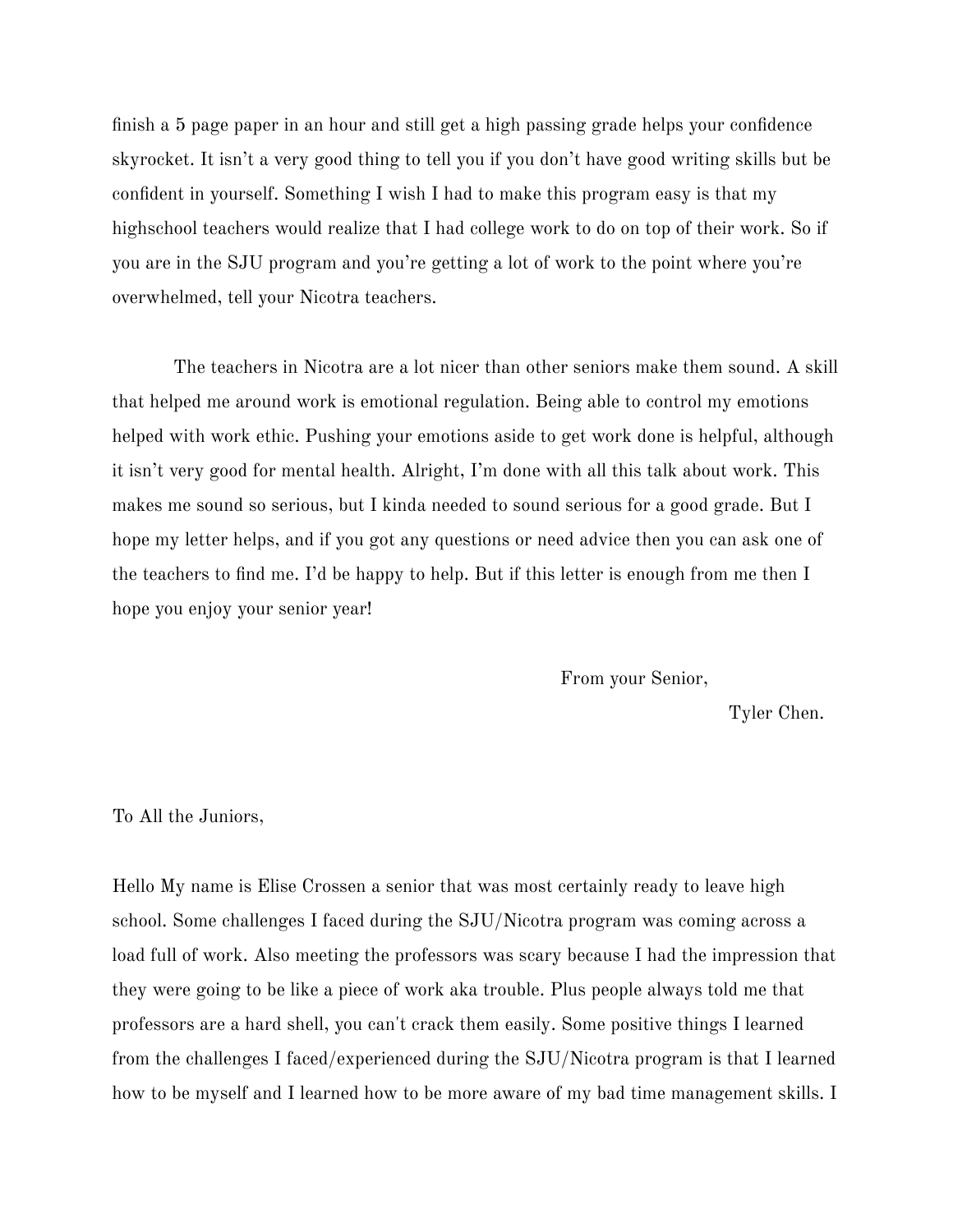just adapt with my new/positive working habits. Challenges always help you realize what you can accomplish. If you push yourself past your limits, you can always see if you could do better and you build upon that.

Honestly I wished we had "less work" I should say. I'm not going to say there was a ton of work because if you want the college experience you need to actually get a real feel of independence. You have to be very reliant on yourself especially when it comes down to work. We had work from both Nicotra and St Johns and it made life really hard but it was also an eye opener for me. And I'm glad I found the skills I need to work on such as TIME MANAGEMENT.

I think mindfulness and distress tolerance helped me the most this year because distress tolerance skills such as listening to music helped me THE MOST and I say this because there were plenty of occasions and times where I just wanted to give up or throw a fit. But I had to realize the importance of maintaining my emotions , especially in a professional setting. You need to have coping methods in order to get somewhere with finding yourself. And I found myself by finding things I loved to do. Hopefully the SJU progam helps you all find yourselves, I hope it helps you find your strengths and your weaknesses. It's always an important thing to recognize your weakness so you can change them into becoming your strengths.

Sincerely , Elise

Dear Junior,

I know that the idea of going to St. Johns is scary. There's new people, new scenery, and new educational opportunities. When you get your schedule, and classes try not to be overwhelmed. I know that may be difficult but know that it's less than it looks like.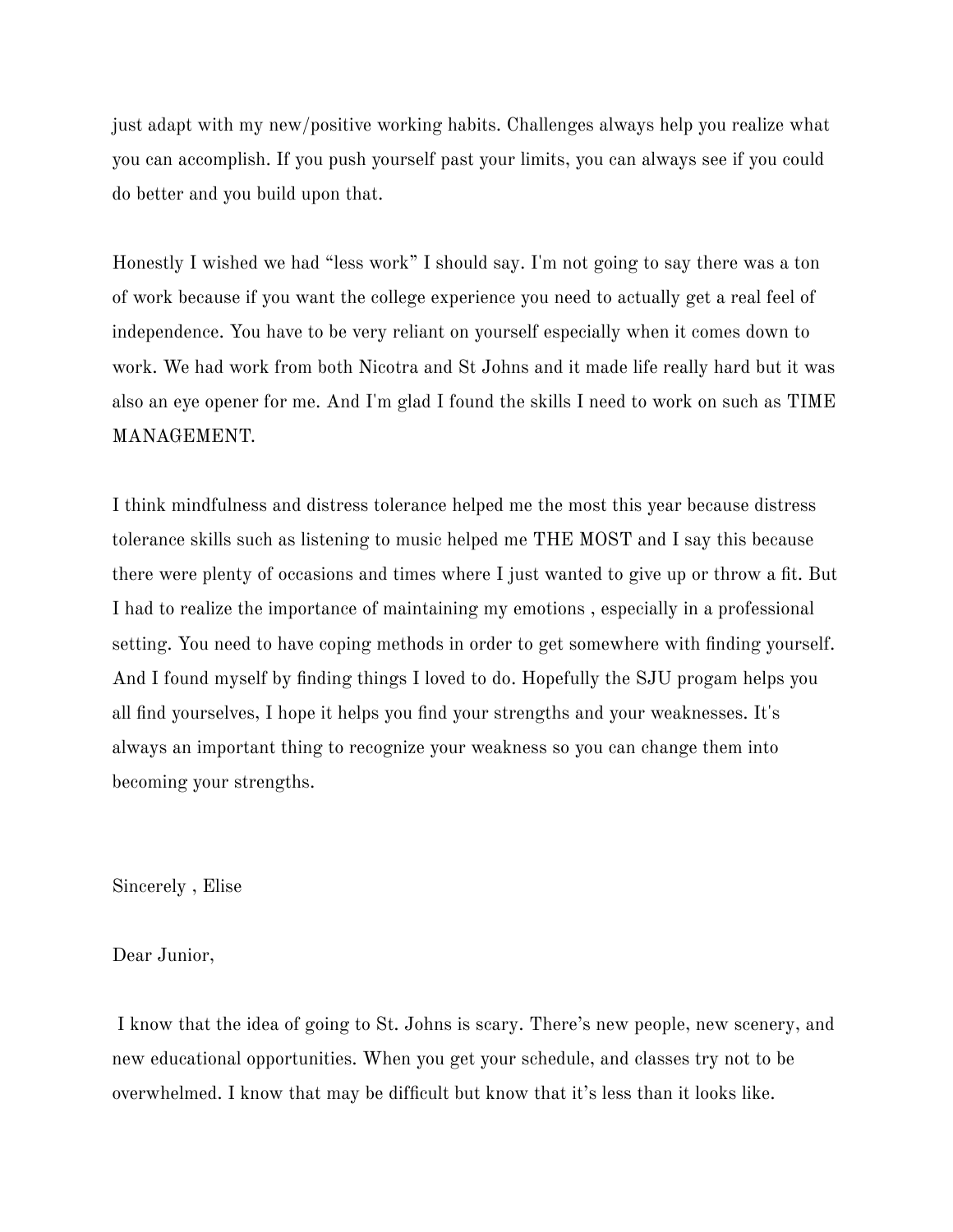The challenging part of St. Johns is going to be time management. The semester goes by quickly and the deadlines are longer, however that's simply due to the fact that the work requires time. And don't be too hard on yourself if you procrastinate. Everyone does at first so it's totally normal. Don't be so hard on yourself, it gets you nowhere.

It's not all for nothing. As a student, I appreciated the independence of being on the college campus. I had a library full of resources. Teachers to turn to. And no matter what, If you pay attention, and do your work, you're gonna be just fine. I learned how to not procrastinate and how to organize my work life and keep it separate from my private life.

If I can give one piece of advice, it would be to use your resources. Don't feel the need to never ask for help. You will get a lot of attention because you're in the program. Highschool teachers are always willing to help you. Mr. Liqouri was my biggest help. He'd proof read my essays and help me game plan on how I can tackle my many different assignments. I regret not going to him for help sooner sometimes.

Interpersonal effectiveness is going to be your biggest help. Remember how important it is to be yourself. And how important it is to correctly show the meaning behind your words and actions. The total idea of group work, will go smoother with the help of interpersonal effectiveness.

Best of luck,

# Elisabeth Hynes

# Dear Junior,

Some challenges I faced were lack of time management and so much work at once. It was difficult when I didn't pay attention. It's definitely not like highschool. The environment is different and the professors will treat you like college students. I was able to grow educationally and understand what needed to be expected of me. So even when the work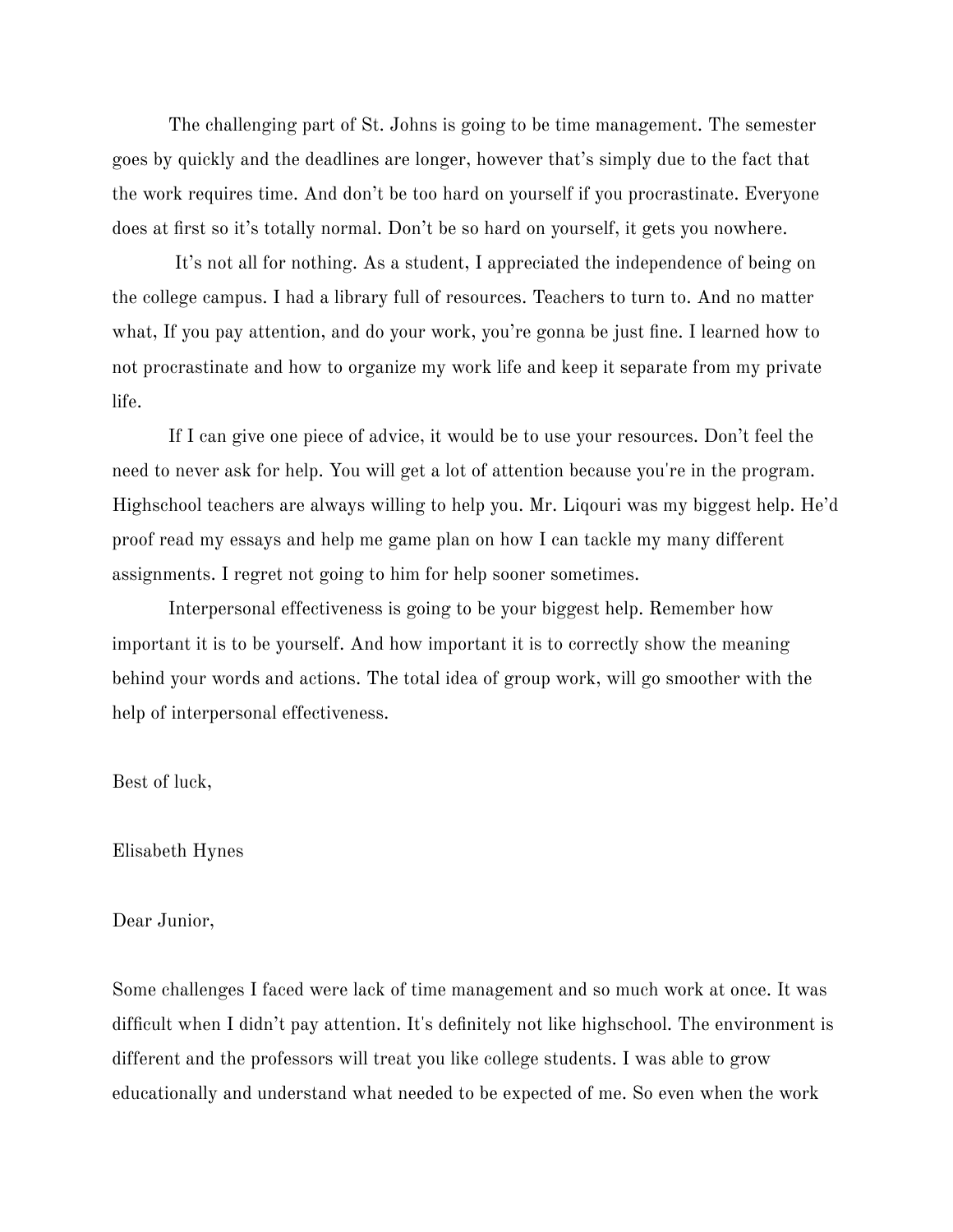seems hard, push through and do the best you can because it'll get you where you want to be. Even through the challenges there are moments where it's actually a good experience. Honestly there were so many promises that didn't happen which made this experience less exciting. So keep your expectations low but also understand this is a "new" school so it can be hard. Just don't expect the best of the best right away. Also I wish they mentally prepared us more without overbearing us with work because that's their definition of preparing which isn't always the best in this case. A DBT skill I used is emotional regulation. Understanding my emotions and where they're coming from was the best way for me to move forward and find peace within myself in order to do my work. I took a break from all the college work for a week and focused on what I needed for myself in that moment and once I got back into it I was able to do my work to the best of my abilities and pass my classes. I won't lie, some of the classes were hard and I wanted to leave the program mid way however I did it and I can say with confidence I would do it again only because it was an experience I won't forget. So don't give up when things get hard you got this!

Best of luck, Eli  $\leq$ 3

# Dear Junior,

These last couple of years have been very challenging but in the end it will be very rewarding. I can't speak for those who are doing internships but for those in the St. John's program you will need to be on top of your game and realize that this opportunity you are given is a privilege. Being a high schooler on a college campus comes with great responsibility and maturity. I would tell you to get a planner or write down all of your assignments on the notes app so you don't forget. I would also tell you that it is going to be stressful trying to juggle all of these classes at once and although you may not like that senior seminar class or any of the high school classes in Nicotra it's going to pass by fast.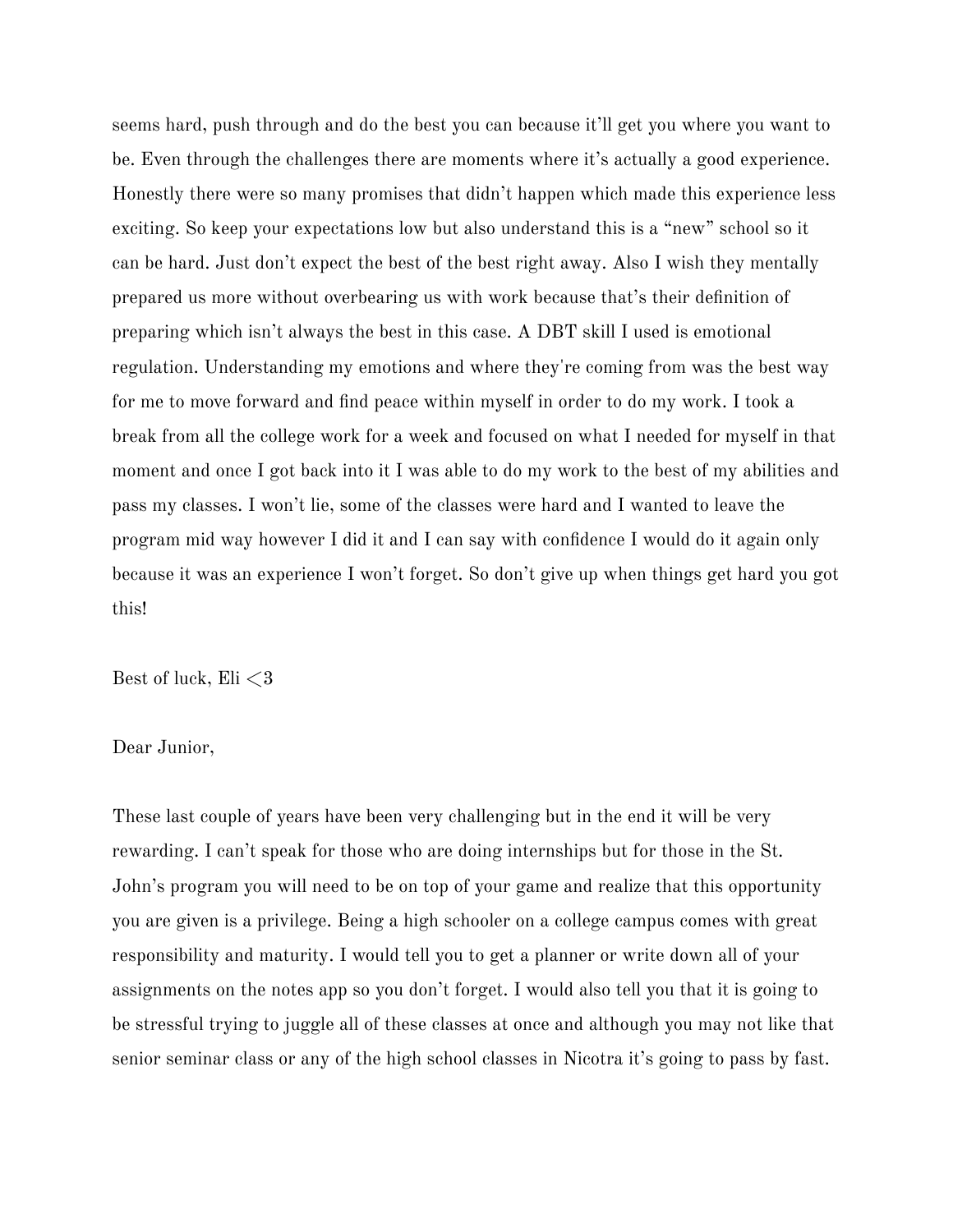No matter what, make sure you prioritize your college classes over the high school classes but make sure you're doing what you need to do in order to pass. St. John's ends in early May so that will give you some time to relax and enjoy your senior year and you get to look forward to all the other senior activities. If there is a teacher accompanying you on the college campus make sure that you ask as many questions as you need and confide in them when you need to. Get started on your college essays in the summertime and make sure to start the applying to college process before November otherwise it'll be stressful and apply to as many as you want even if you think you might not get in because you never know. This is going to be very stressful as it is very new to you so make sure you are taking care of yourself and your mental health along with practicing mindfulness. Cherish the time you have now and try not to stress too much. That's all and I wish you the best of luck!

#### Sincerely,

Sophia Batista Co '22

# Dear Junior,

Senior year is not what you would imagine. It's not all fun and games, it's not a breeze, it's really not. Senior year is full of stress, losses of friendships, aggravation and much more. But it's also full of success and new beginnings. Senior year is the year you figure out what your next steps into the real world are. You have to do your best, seek for greatness, and have motivation. It is now coming to the end of the year and I can say I have not lived up to everything I am saying for you, which is why I'm saying this now. Live up to your full expectations.

The program is a great way to get a head start. With this being said, we are gaining credits to excel in our next years of college. It's a great opportunity that needs to be taken up. Certain challenges that I faced were getting all the work done for high school and college. It was challenging for me because I had trouble focusing on multiple things at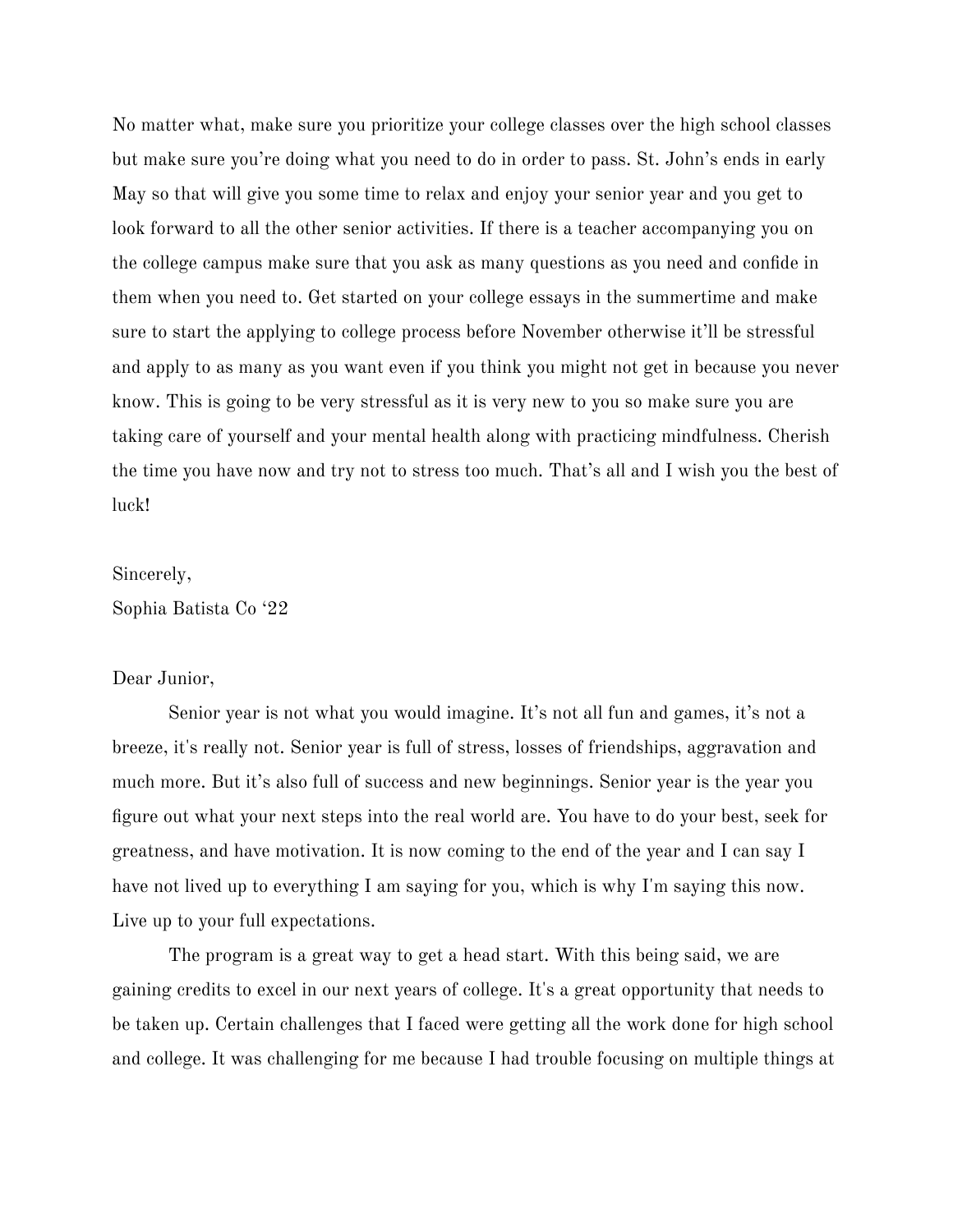once. There are many ways to overcome this challenge but it takes more time than you would think.

With these challenges came solutions and lessons learned from the experience(s). An example of a lesson and solution for me was to manage my time better. I am a huge procrastinator and managing myself better helped very much. I was able to space out my time when it came to my work and always chose what I felt should be done first and which were most important. Many things can help you with your challenges but it's a matter of how and when you decide to solve them.

I wish we had more time. I wish we were able to get all of our credits and had more time to excel. More time to gain more credits in order for us to have our associates degree. There are so many things we could have done differently in order to help ourselves but now that is your job. You are going to be in charge of changing the experience and helping yourselves as well as others and the next coming classes to prosper in the program.

In all seriousness, the DBT skills were difficult for me. I needed to persevere through it all because I struggled heavily with them. Mindfulness and distress tolerance would be the most important skills to have. You need to keep an open mind and really help yourself. Know how to handle your emotions and know when and where is the right time to express them. Speak your mind and always have an open mind. I cannot stress that enough because when you have an open mind you're able to grasp more information and understand everything around you.

In conclusion, college life is difficult, it's tough, it's work and it's effort but it's completely worth it. The head start I've gotten is impeccable but it takes HARD WORK and DEDICATION. Everyone is different, so all I can really say is good luck but never give up. Keep the motivation and keep the drive. Don't lose it. And if you do, don't show anyone you've lost it. They'll use it against you to their advantage and drain you. You've got this. Only the best will come to the people who do their very best.

Former Senior,

Leo Aria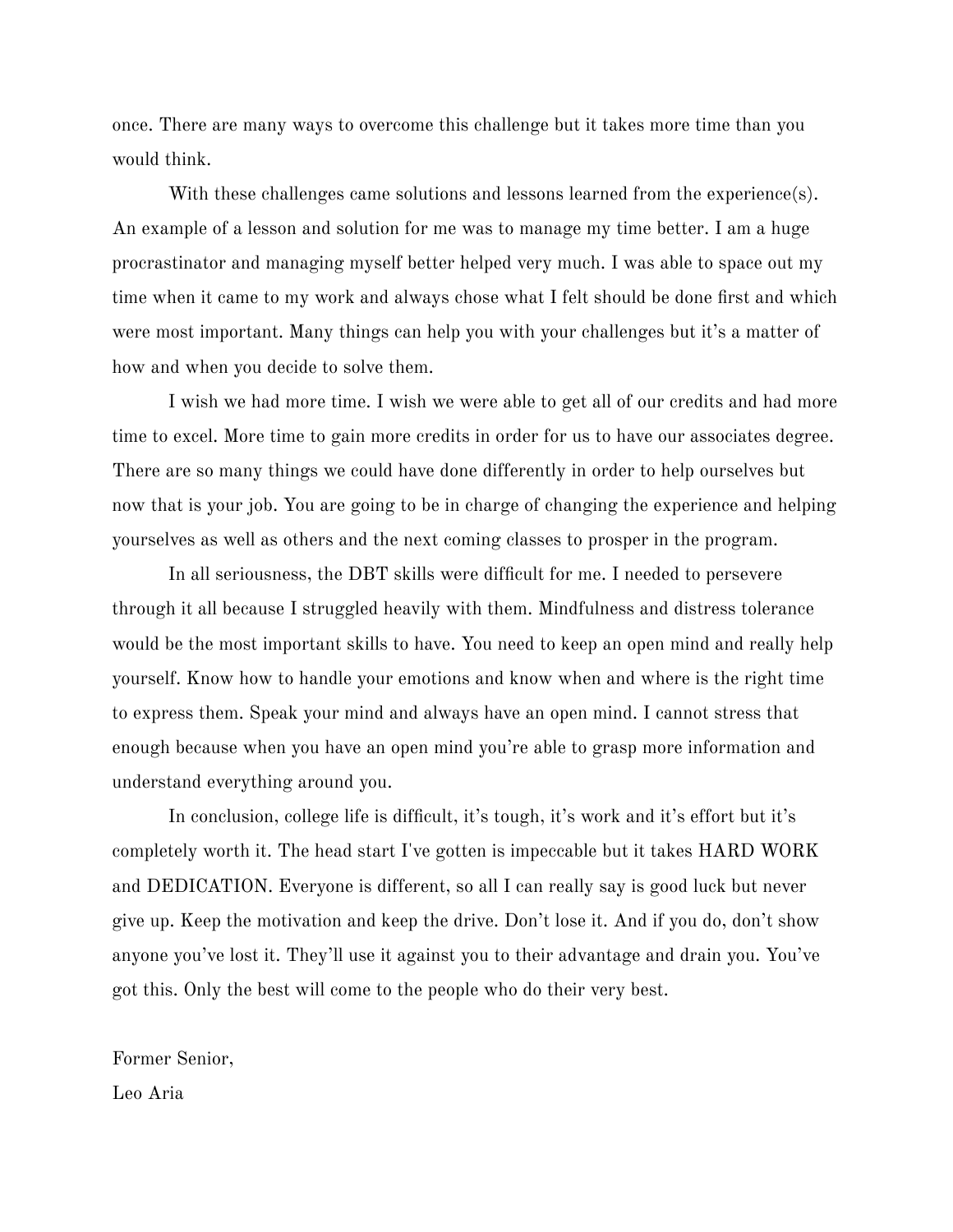Dear Junior,

There were some challenges that I faced and overcame throughout the SJU/Nicotra program. For example, managing to complete my assignments from Nicotra and the SJU program together on a similar date. However, as time went on, I was able to manage completing my assignments and study for my exams in a timely manner. Additionally, in order to attain that goal I created an academic study calendar to keep track of my school and college work. Overall, as time went on I was able to organize when and where was the right time to study for academics and have time for myself.

Furthermore, I learned many positive things from my challenges that I experienced throughout the SJU/Nicotra program. Some of the positives that I took into account were that my friends were always there for me. They always supported me and helped me in tough times. All of us were there together as a team knowing that all of us came here together and we all will leave here together. Where all our classmates helped each other in completing assignments, helping each other study, checking up on others to see if they all caught up, etc. Just the fact that we were all there to be with each other when things got a little to a lot difficult was really pleasant knowing that we had each other's backs.

Moreover, I wish I had made my experience easier throughout the SJU/Nicotra program was that all the professors would update their assignments on the SJU Canvas daily. Making me anticipate what my grades were after each assessment. When I couldn't see my grades updated, it made me a little anxious. Since I would have liked to see if I was on the correct path to completing the course. Otherwise, just a quick check in via email or in person helped but being consistent with grades is an effort I like to put in occasionally.

Withal, mindfulness has been most valuable to me this past year. Since being in the present moment helped me get through my highschool career. Where I'm taking the next step in my academic life going to college. Preparing for the next chapter in life but also